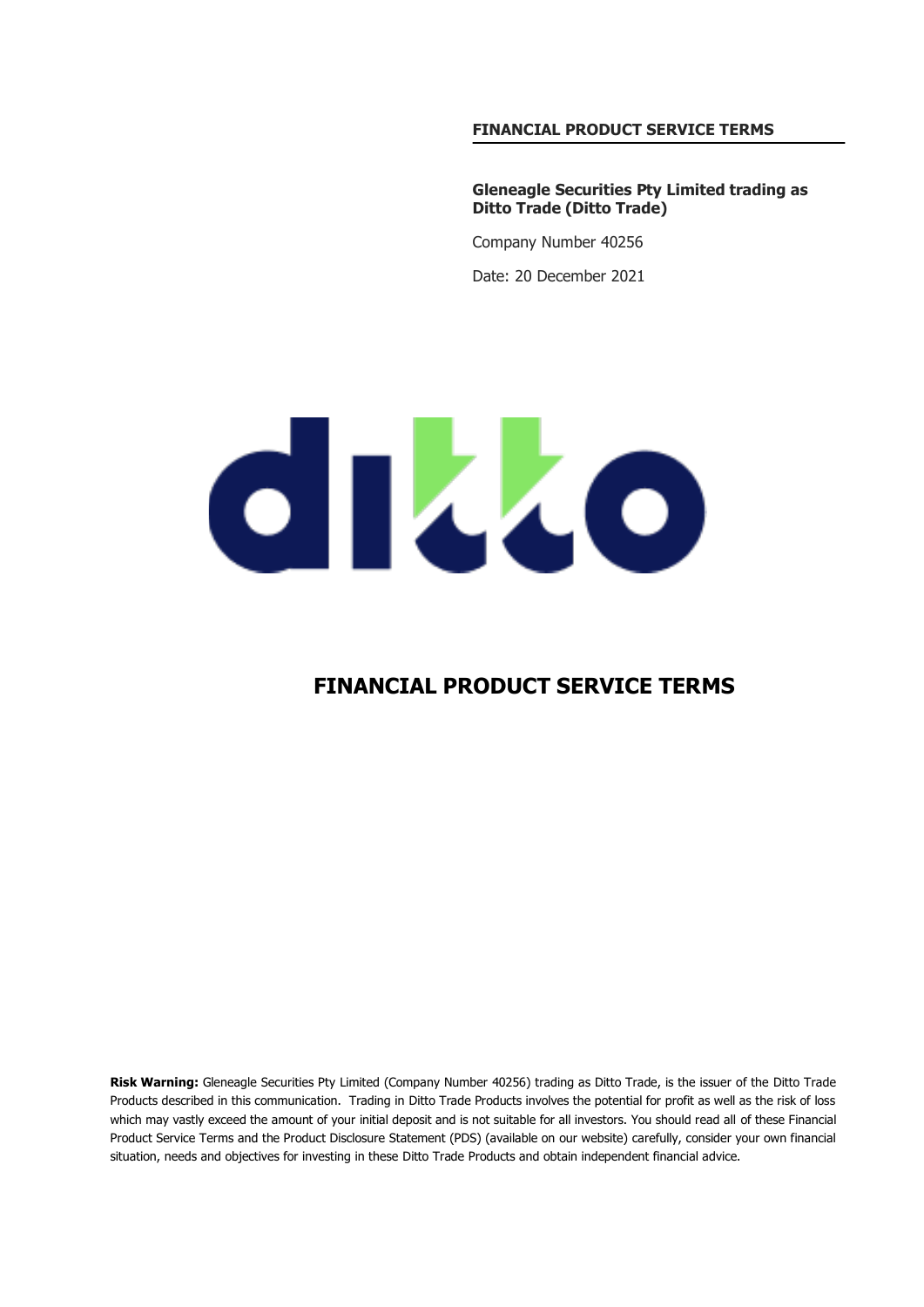

## Contents

| 1.  | <b>DEFINITIONS AND INTERPRETATION</b>                 | 1                        |
|-----|-------------------------------------------------------|--------------------------|
| 2.  | <b>THIS AGREEMENT</b>                                 | 4                        |
| 3.  | <b>OUR SERVICES</b>                                   | 4                        |
| 4.  | <b>YOUR REPRESENTATIONS AND WARRANTIES</b>            | 5                        |
| 5.  | USE OF PERSONAL INFORMATION                           | 6                        |
| 6.  | <b>LEGAL ENTITY IDENTIFIER</b>                        | $\overline{\phantom{a}}$ |
| 7.  | <b>APPOINTMENT OF AUTHORISED PERSONS</b>              | $\overline{\phantom{a}}$ |
| 8.  | <b>FORMATION OF A CONTRACT</b>                        | 7                        |
| 9.  | <b>PROVIDING INSTRUCTIONS</b>                         | 8                        |
| 10. | <b>METHOD AND TIMING OF PAYMENT</b>                   | 9                        |
| 11. | <b>CREDIT LIMITS</b>                                  | 10                       |
| 12. | <b>AUTHORISATION LIMITS</b>                           | 10                       |
| 13. | <b>INTEREST CHARGES ON OPEN POSITIONS</b>             | 10                       |
| 14. | <b>MARGIN COVER</b>                                   | 11                       |
| 15. | <b>FORCED LIQUIDATION</b>                             | 11                       |
| 16. | <b>DIVISION EVENTS</b>                                | 12                       |
| 17. | <b>SET OFF AGAINST MONIES OWED</b>                    | 12                       |
| 18. | <b>DELAY</b>                                          | 12                       |
| 19. | <b>RATES</b>                                          | 12                       |
| 20. | <b>MATERIAL ERROR</b>                                 | 12                       |
| 21. | DEDUCTION OF INTERMEDIARY/RECEIVING BANK FEES         | 12                       |
| 22. | <b>CIRCUMSTANCES BEYOND DITTO TRADE' CONTROL</b>      | 13                       |
| 23. | <b>FEES AND CHARGES</b>                               | 13                       |
| 24. | <b>CLIENT MONIES AND TRUST ACCOUNT</b>                | 15                       |
| 25. | PAYMENTS INTO YOUR ACCOUNT                            | 15                       |
| 26. | <b>ROLLING OVER OPEN POSITIONS</b>                    | 16                       |
| 27. | <b>DISPUTE RESOLUTION</b>                             | 16                       |
| 28. | <b>TAPE RECORDINGS</b>                                | 16                       |
| 29. | ANTI-MONEY LAUNDERING AND COUNTER-TERRORISM FINANCING | 17                       |
| 30. | LIMITATION OF LIABILITY, INDEMNITIES & PAYMENTS       | 17                       |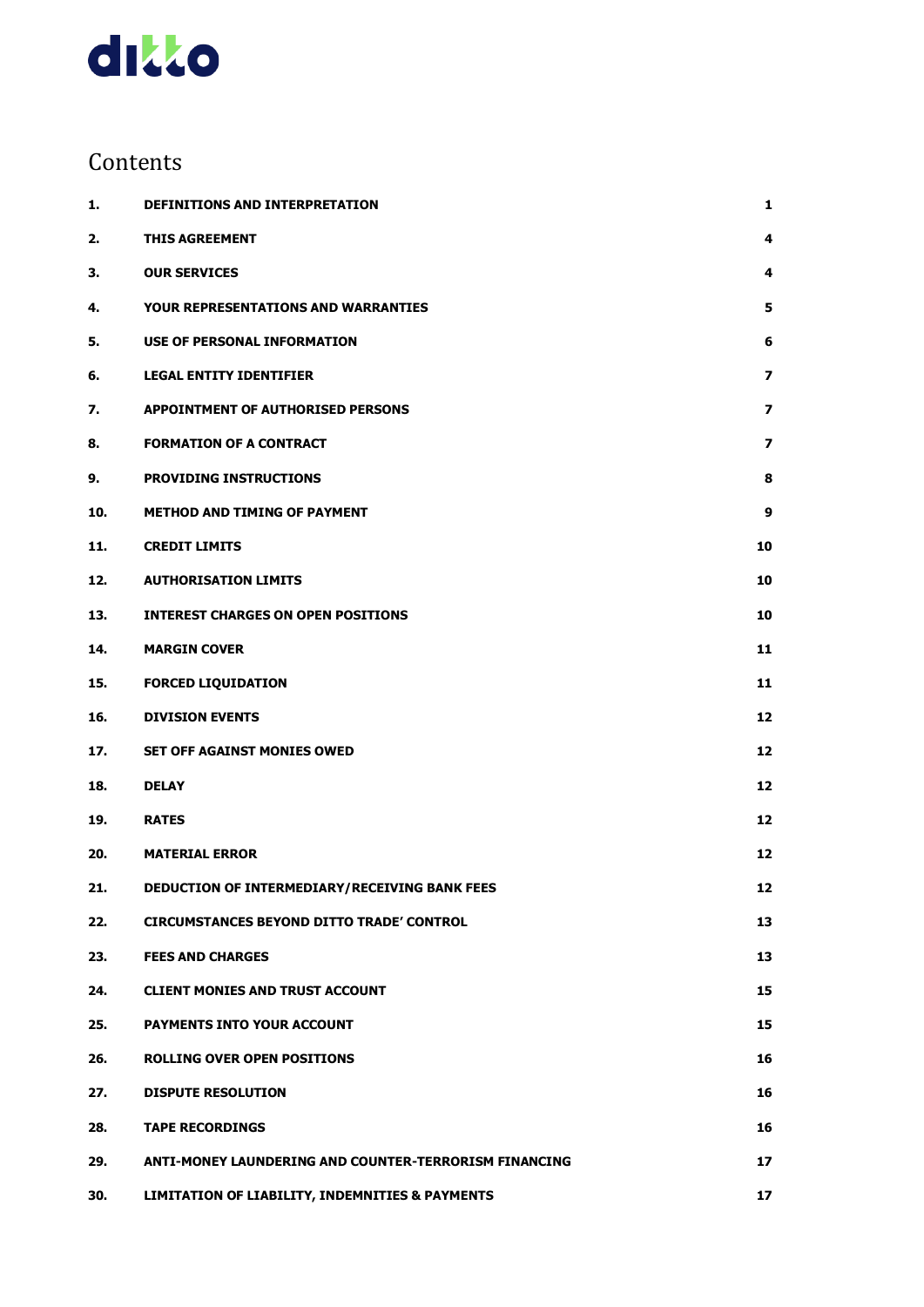

| 31. | <b>DEFAULT</b>                                          | 19 |
|-----|---------------------------------------------------------|----|
| 32. | DITTO TRADE' RIGHTS TO CLOSE, VOID OR ENFORCE CONTRACTS | 19 |
| 33. | <b>TERMINATION</b>                                      | 20 |
| 35. | <b>NOTICES</b>                                          | 21 |
| 36. | APPOINTMENT OF DITTO TRADE AS ATTORNEY                  | 21 |
| 37. | <b>GENERAL</b>                                          | 21 |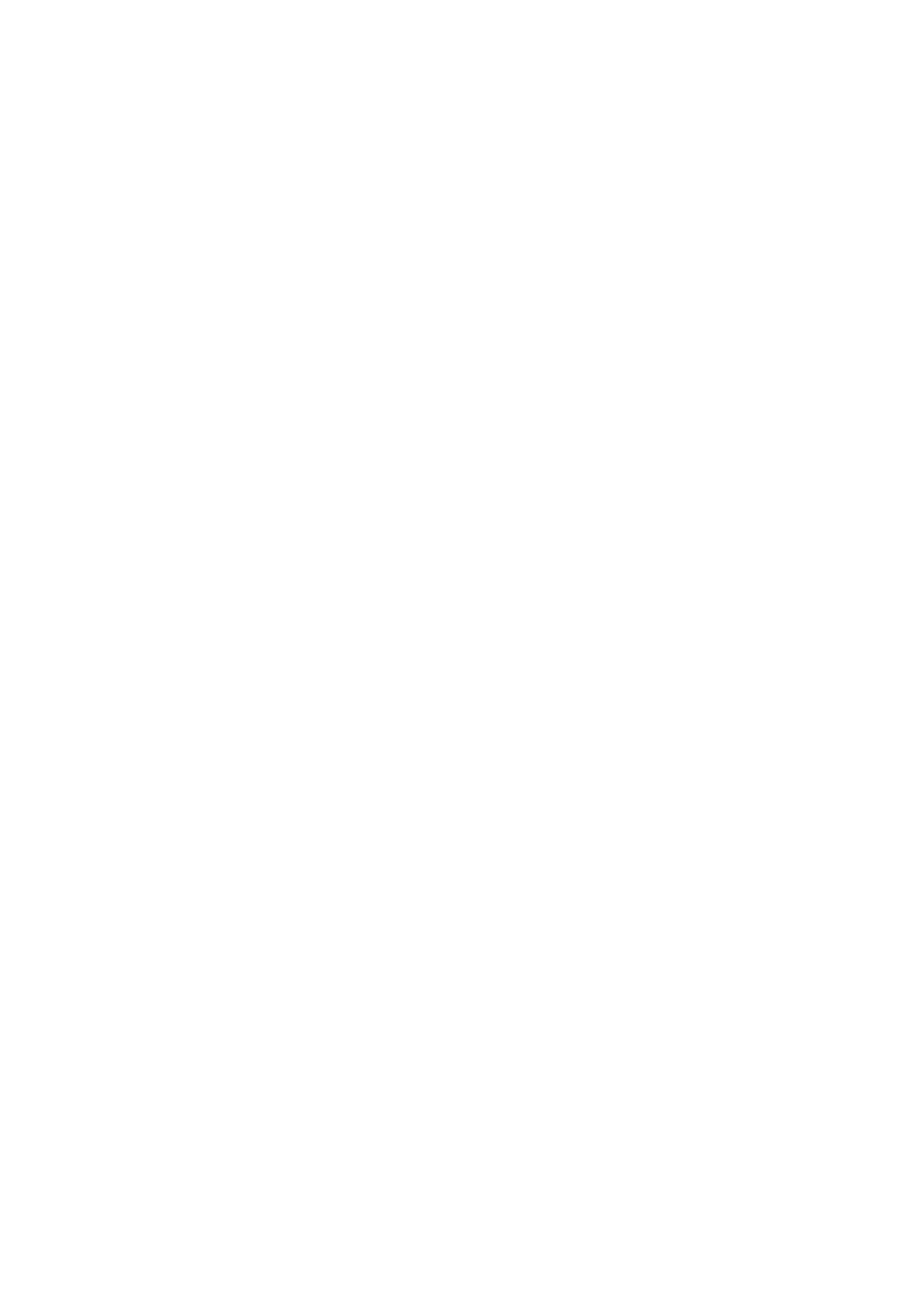

#### <span id="page-4-0"></span>**1. Definitions and Interpretation**

1.1 In these Terms, unless inconsistent with the subject matter or context, the following words and expressions shall have the meaning set out below:

> **Account** means an account held in your name or for your benefit with Ditto Trade including all Trading Accounts and Contracts recorded in them, for the purposes of these Terms.

> **Account Currency** means the currency that the Trading Account is denominated in.

> **Applicable Laws** means the statutes, regulations and general law of Republic of Vanuatu as varied from time to time.

> **Application Form** means the application form by which a person applies to become a Client of Ditto Trade and to open an Account. It can be in electronic form.

> **AUD, Australian Dollars** and **\$** means the lawful currency of the Commonwealth of Australia.

> **Authorised Person** means the person (if any) described as your authorised agent in the Application Form or another person notified by you to us under clause [6](#page-10-0)

> **Base Currency** means the first currency represented in a currency pair in respect of a Spot FX OTC Contract.

> **Base Rate** means the amount nominated by Ditto Trade for this term from time to time, as notified to you (including through the Online Trading Platform) or posted on its website.

> **Calculation Time** means the time that Ditto Trade performs the calculation for a Finance Charge Adjustment or a Finance Credit Adjustment, the time generally being 5:00 p.m. New York time (but any specific time will be advisable through the Trading Conditions).

> **Claim** means any or all, actual or potential claim, action, complaint, suit, cause of action, arbitration, debt due, costs, claim, entitlement, allegation, demand in respect of damages and any other benefit verdict and judgment whether both at law or in equity or arising under the provisions of any statute, award or determination whether known at the date of these Terms or not.

> **Client** means the person who is (or persons who are) recorded as having an Account.

> **Close Out, Closed Out** and **Closing Out** in relation to a Contract means discharging or satisfying the obligations of the Client and Ditto Trade under the Contract and this includes matching up the Contract with a Contract of the same kind under which the Client has assumed an offsetting opposite position.

> **Contract** means any contract between you and Ditto Trade as principal to enter into a derivative contract based on the value of an Underlying Instrument (such as a currency, commodity or an index). Any Contract

entered into between you and Ditto Trade is subject to these Terms.

**Contract Fee** means the fee or commission from time to time specified by Ditto Trade to be the amount payable by you to Ditto Trade in respect of each Contract.

**Contract Size** means the standard volume per 1 Lot expressed either in ounces, units or number of contracts.

**Credit Limit** means the limit on the total amount of credit that Ditto Trade will provide to you.

**Default Event** means any acts or omissions on the part of:

- (a) the Client;
- (b) an Authorised Person; or
- (c) the Client or Authorised Person's employee, agent or assignee (whether or not known to us, and whether or not acting in concert with other natural persons or algorithmic tools)

which in Ditto Trade's sole discretion, are deemed as being:

- (a) negligence;
- (b) mistake;
- (c) wilful misconduct including:
	- (i) commission churning;
	- (ii) sniping;
	- (iii) causing or contributing to or benefiting from a Material Error;
	- (iv) moving the price of an Underlying Instrument;
	- (v) scalping;
	- (vi) arbitraging off-market pricing;
		- (vii) money laundering;
		- (viii) different accounts being traded simultaneously;
		- (ix) churning;
		- (x) trading patterns such as risking all the trading equity in large one-directional trades;
		- (xi) use of excessive leverage;
		- (xii) same electronic identification point with other Clients or communication with other Clients;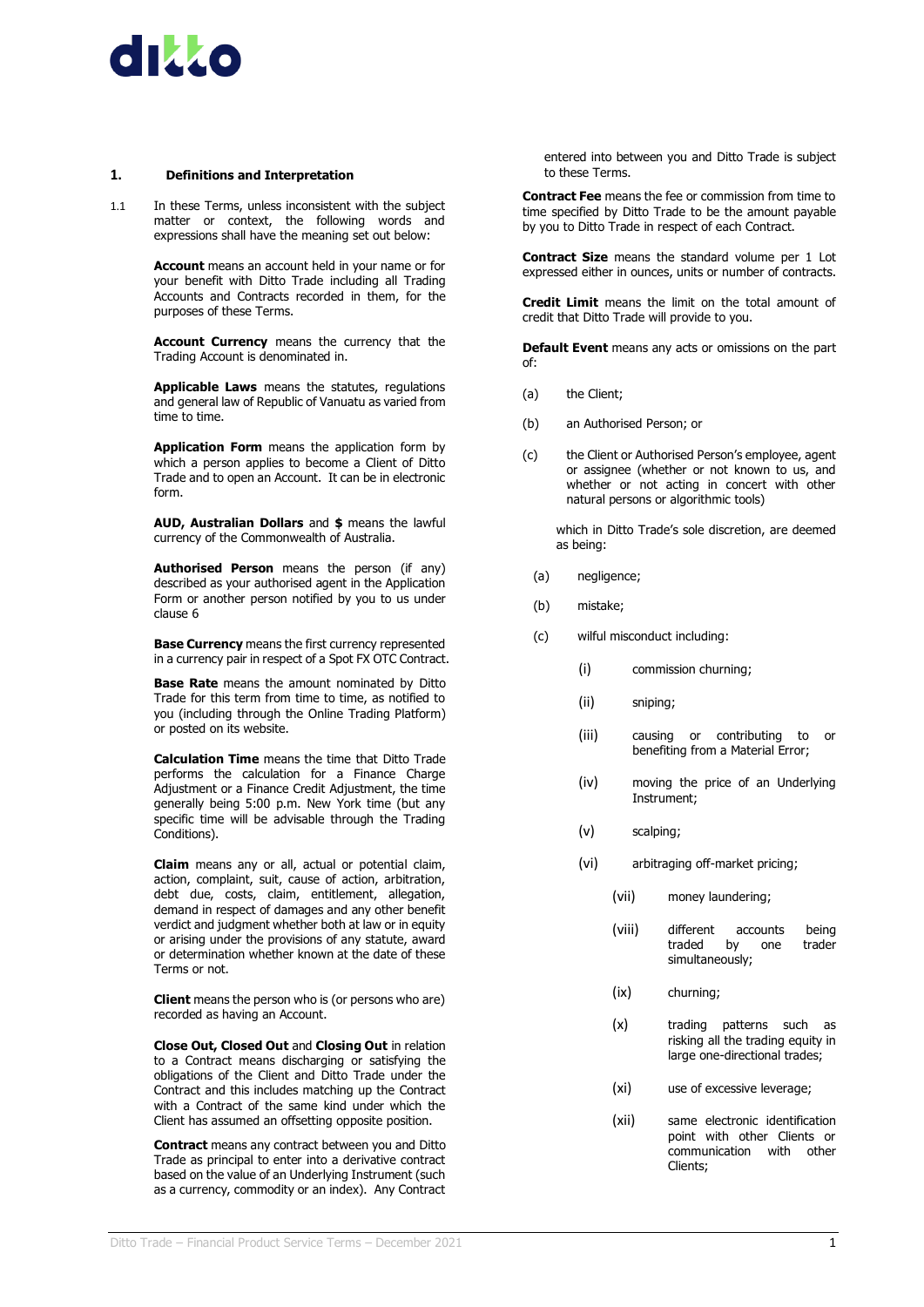

- (xiii) placement of opposing orders so as to abuse guaranteed fill.
- (d) A breach of any provision, obligation, warranty or representation made under these Terms (including any information provided to Ditto Trade in connection with these Terms that is or has become untrue or misleading;
- (e) A failure at any time or for any period deemed reasonable by Ditto Trade to respond to any Notice or correspondence from Ditto Trade;
- (f) taking advantage of what Ditto Trade considers to be abnormal trading conditions; or
- (g) the violation of any law.

**Ditto Trade** means Gleneagle Securities Pty Ltd trading as Ditto Trade company number 40256.

**Ditto Trade Products** means an OTC Contract issued by Ditto Trade under these Terms to Clients.

**Ditto Trade Trust Account** means an account (however named or styled) maintained by Ditto Trade for the purposes of holding client moneys.

**Division Event** means any event having, or with the potential to have, a diluting or concentrating effect on the value of, or the effect of changing the nature of, any underlying instrument not based on shares (including but not limited to digital currency) whether temporary or otherwise.

**Equity** means the current value of your Trading Account i.e. net worth of funds in the Account, which is calculated by Ditto Trade by combining:

- (a) the balance of the account being the deposit / withdrawals and closed trade profit and loss; and
- (b) the floating (unrealised) profit / loss (positive/negative) of the Open Positions net of fees, charges and costs.

**Finance Charge** means a charge payable in accordance with clause [22.](#page-16-1) This may be referred to as an "interest charge", "swaps" or "interest debit" on the Online Trading Platform, the relevant PDS or elsewhere.

**Finance Charge Adjustment** and **Finance Credit Adjustment** mean the amount charged or credited (as applicable) to your Account by Ditto Trade for Contracts. This may be referred to as an "interest charge adjustment", "interest debit adjustment", "interest credit adjustment", "swaps" or any other applicable term on the Online Trading Platform, the relevant PDS or elsewhere.

**Force Majeure Event** means events or causes including, but not limited to, the following: an act of God, unavoidable accident of navigation, war (whether declared or not), sabotage, riot, insurrection, civil commotion, national emergency (whether in fact or law), martial law, fire, flood, cyclone, earthquake, landslide, explosion, power

or water shortage, failure of a transmission or communication network, epidemic, quarantine, strike or other labour difficulty or expropriation, restriction, prohibition, law, regulation, decree or other legally enforceable order of a government agency, breakage or accident, change of International, State or Commonwealth law or regulation or any damage of Ditto Trade' machinery or systems, unless occurring as a result of an act, omission, default or negligence of the Client or Ditto Trade.

**Foreign Exchange** means currency including foreign currency and cryptocurrency (or digital token).

**Hedge Counterparty** means an entity that Ditto Trade enters into hedge contracts with to manage Ditto Trade' exposure to Ditto Trade Products.

**Initial Margin** means the amount which you are required to pay to Ditto Trade as Margin for any Contract which you propose to enter into.

<span id="page-5-0"></span>**Insolvency Event** means any of the following:

- (a) an order, or an application for an order, is made by or to a court:
	- (i) that a corporate Client be wound up; or
	- (ii) appointing a liquidator or provisional liquidator for a corporate Client;
- (b) a liquidator, provisional liquidator or controller is otherwise appointed to a corporate Client;
- (c) a resolution is passed to appoint an administrator to a corporate Client;
- (d) a corporate Client enters into a deed of arrangement or propose a reorganisation, moratorium or other administration involving all or any of the Client's creditors;
- (e) a corporate Client is dissolved or wound up in any other way;
- (f) the Client is unable, or states that they are unable, to pay their debts as and when they fall due, or otherwise states that they are insolvent;
- (g) the Client seeks or obtains protection from any of their creditors under any legislation;
- (h) a bankruptcy petition is presented in respect of the Client or, if the Client is a member of a partnership, in respect of one or more of the partners;
- <span id="page-5-1"></span>(i) any security interest becomes enforceable against the Client and the beneficiary of that security interest takes steps to enforce the security or charge; or
- (j) any other event having substantially the same legal effect as the events specified in paragraph[s \(a\)](#page-5-0) t[o \(i\)](#page-5-1) above.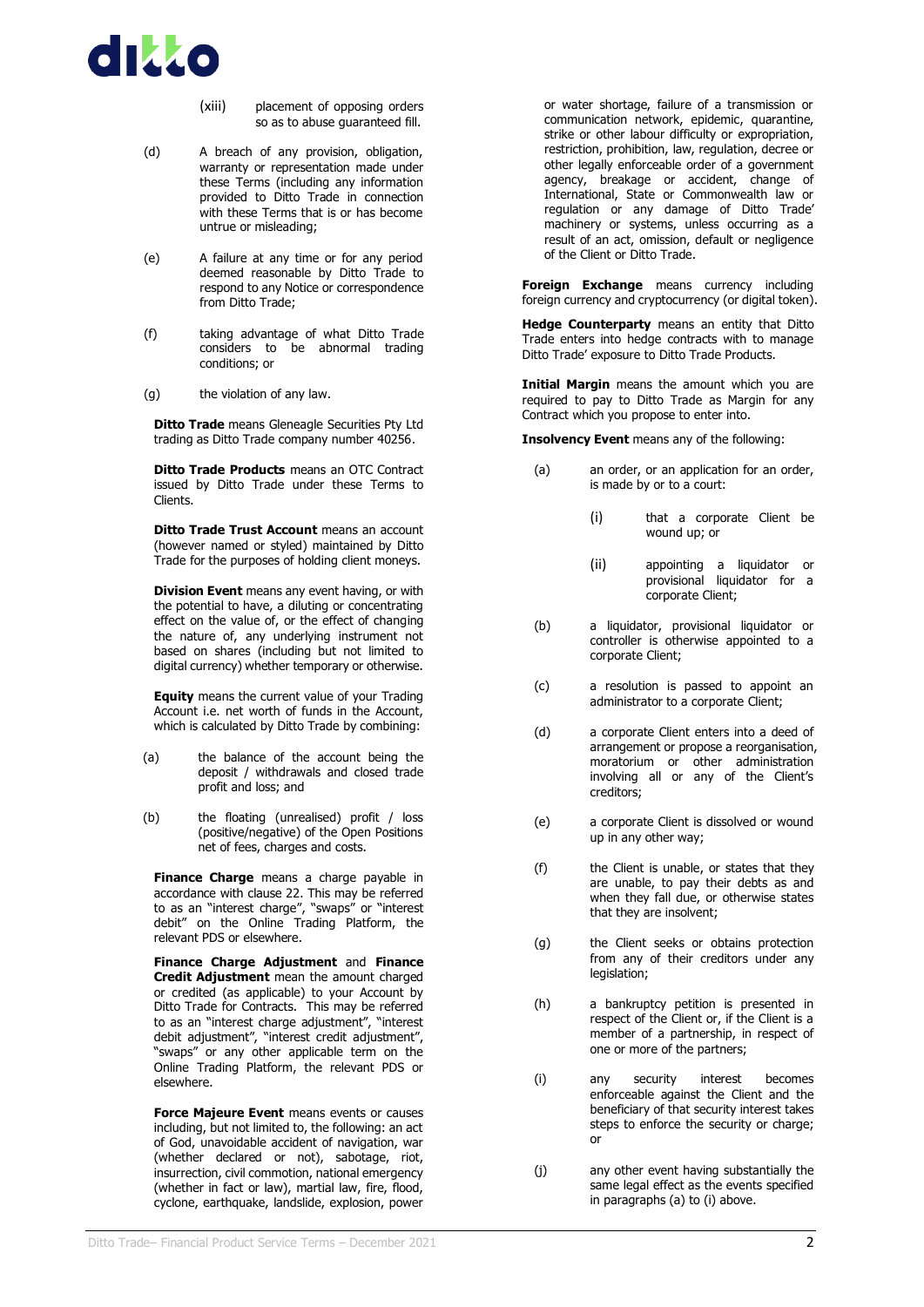

**Instructions** has the meaning given to it in clause [7.2.](#page-11-1)

**Intellectual Property** means the trade marks, designs, patents and copyrights of the parties to these Terms.

**JPY** means the lawful currency of Japan.

**Limit Order** has the meaning set out in the PDS

**Long Party** means the party to a Contract who is treated as having notionally bought the Underlying Instrument (or, in the case of an index OTC Contract, a right in respect of payment arising from a change in the level of an index).

**Loss** means a damage, loss, cost, expense or liability incurred by the person concerned, however it arises and whether it is present or future, fixed or unascertained, actual or contingent.

Lot means the unit that represents the volume of a Contract taking into consideration the Contract Size. It can be represented as a portion of a Lot subject to the minimum lot size, for example, 0.1 of a lot being referred to as a mini Lot or (0.01 of a Lot) being referred to as a micro Lot. For example,  $1$  Lot in EUR/USD equals 100,000 EUR being the Base Currency unit and 0.1 Lot is therefore 10,000 units of Base Currency.

**Margin** means the amount of money (or money's worth) paid to Ditto Trade and credited to your Account as Margin.

**Margin Level** means the Equity to Margin ratio calculated as Equity divided by Margin.

**Margin Closeout Level** means the Margin Level that must be maintained before there might be automatic Close Out of all or some of your Open Positions set out on the Online Trading Platform, the relevant PDS or elsewhere.

**Margin Cover** means the amount of Margin available for margin trading on your Account. It is calculated by Ditto Trade by subtracting from the Equity the required Margin.

**Material Error** means a liquidity provider, Hedge Counterparty or Ditto Trade error, a software error, a typographical error, an off-market price or obvious mistake in a Contract, Underlying Instrument, quote or indication and includes quoting delays.

**Online Trading Platform** is defined in clause [8.1.](#page-11-2) This may be referred to as an "Electronic Trading Platform" or as the actual name of the electronic trading platform in a PDS or on Ditto Trade' website.

**Open Position** means, at any time, a Contract which has not been Closed Out, or settled prior to the time agreed for settlement.

**Order** means any order placed by you to enter into a Contract.

**OTC Contract** means an over the counter contract to pay or receive the change in value of the Underlying Instrument (e.g. a currency pair, share index, commodity or cryptocurrency) depending on whether the price rises or falls.

**Personal Information** is as defined sensitive and confidential information as compared with information that is publicly available..

**Point Value** means the smallest increment by which a unit of currency, index level or a commodity contract changes and is quoted depending on the number of decimal places in which the currency or index is quoted. For example, in the case of a Foreign Exchange Contract, a USD/JPY Foreign Exchange Contract is quoted with only three decimal places therefore the point is on the third decimal place.

**Price** means, in relation to a Contract, the price or rate quoted by Ditto Trade as finally determined when an Order is implemented.

#### **Realised/Unrealised Loss** means:

- (a) **(realised loss**) the amount by which the value of an Open Position on Close Out is less than the value of the Open Position when the Open Position was last valued or if the Open Position has never been valued previously, it is the value when the position was opened; and
- (b) (**unrealised loss**) the amount by which the value of an Open Position (not on Close Out) is less than the value of the Open Position when it was last re-valued or if the Open Position has never been valued previously, it is the value when the position was opened.

#### **Realised/Unrealised Profit** means:

- (a) (**realised gain**) the amount by which the value of an Open Position on Close Out is more than the value of the Open Position when the Open Position was last valued or if the Open Position has never been valued previously, the value when the position was opened; and
- (b) **(unrealised gain**) the amount by which the value of an Open Position (not on Close Out) is more than the value of the Open Position when it was last re-valued or if the Open Position has never been valued previously, the value when the position was opened.

**Registered Office** means the registered office of Ditto Trade.

**Security Information** means any of your email address, logon code, password or trading password.

**Short Party** means the party to a Contract (including an OTC Contract) who is treated as having a financial outcome similar to having effectively sold the Underlying Security.

**Stop Loss Order** has the meaning set out in the PDS.

**Terms** means these Financial Product Service Terms.

**Trading Account** means trading accounts established under these Terms for trading purposes. Each is part of the same Account you have with Ditto Trade.

**Trading Conditions** means the operating conditions for trading on the Online Trading Platform from time to time, including any pricing, leverage ratios, parameters for Orders, details of calculations of fees, charges and costs or limits to or features of Contracts.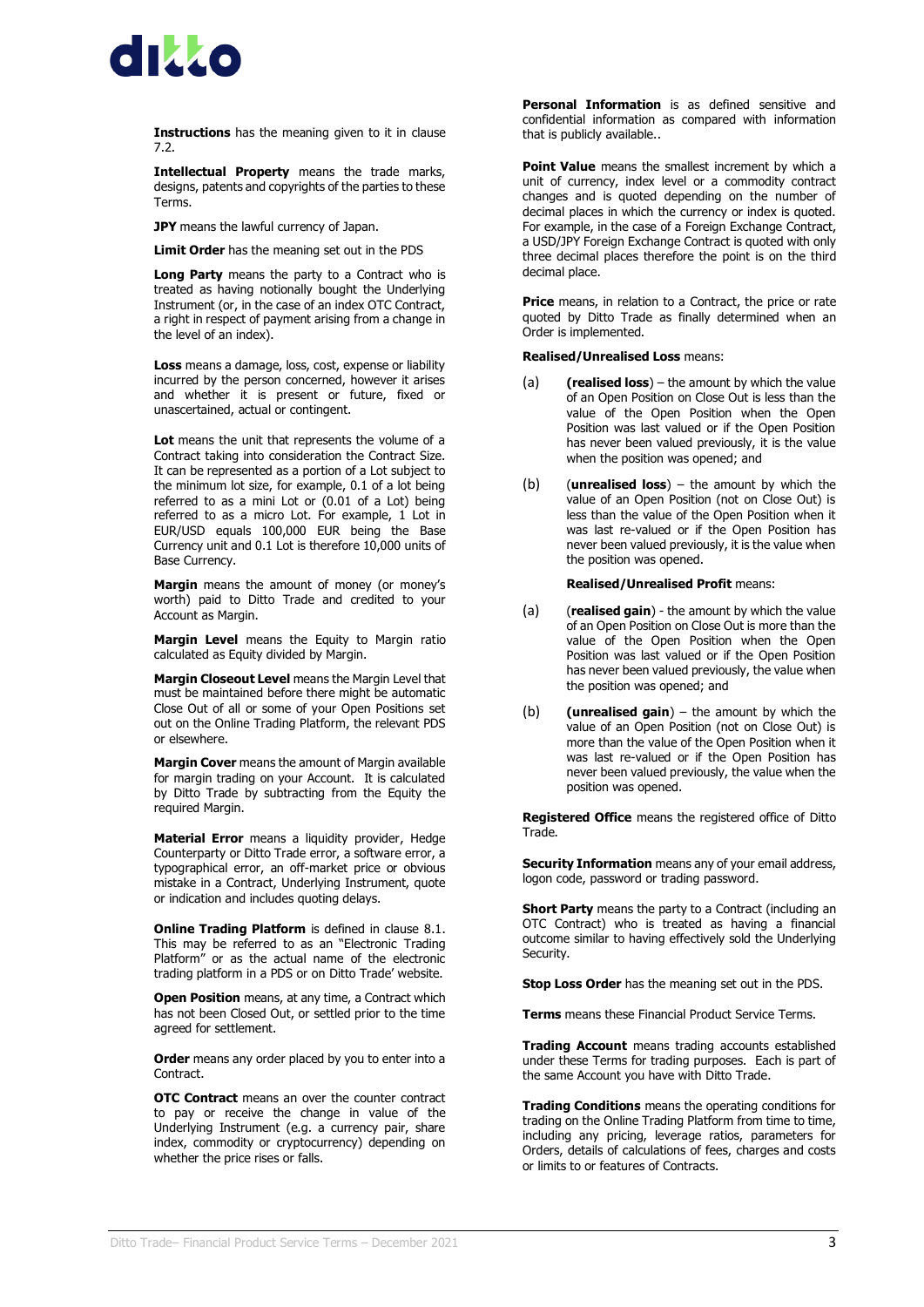

**Trading Day** means any day in which markets are open

**Trailing Stop Order** has the meaning set out in the PDS.

**Underlying Instrument** means the product which is used as the basis for calculations of prices for your Ditto Trade Products, such as foreign currency pairs, indices, metals, Cryptocurrencies or other commodities (or any combination of one or more of those).

**USD** means United States dollar or the lawful currency of the United States of America.

**We**, **us** or **our** means Gleneagle Securities Pty Ltd trading as Ditto Trade company number 40256 and its successors and assignees.

You means the Client, being the person or persons in whose name we open an Account (including any Authorised Person), following our acceptance of an application by that person or those persons, together with its:

- (a) subsidiaries, affiliates, successors and/or assigns; and
- (b) officers, directors, employees and agents.
- <span id="page-7-2"></span>1.2 The following rules also apply in interpreting this document, except if the context makes it clear that a rule is not intended to apply.
	- (c) Headings used in these Terms are used for convenience only, and do not affect interpretation.
	- (d) A reference to legislation (including subordinate legislation) is to that legislation as amended, re-enacted or replaced, and includes any subordinate legislation issued under it.
	- (e) A singular word includes the plural and vice versa.
	- (f) A word which suggests one gender includes the other gender.
	- (g) If a word or phrase is defined, any other grammatical form of that word or phrase has a corresponding meaning.
	- (h) Anything permitted to be done by Ditto Trade in accordance with these Terms may be done in its absolute discretion, and any opinion or view required to be formed by Ditto Trade may be formed in its absolute discretion.

#### <span id="page-7-0"></span>**2. This Agreement**

- 2.1 This is a master agreement and sets out the terms and conditions in respect of any future Contracts between you and Ditto Trade, relating to the execution of Contracts relating to foreign exchange, commodities, indices and cryptocurrencies.
- 2.2 These Terms includes the Ditto Trade Application Form and the PDS that may have been exchanged and/or executed between the parties. However, in

the event of any inconsistency between these Terms and other contracts or documents, exchanged and/or executed between you and Ditto Trade, the PDS shall prevail to the extent of the inconsistency, and with respect to any other inconsistency, these Terms shall prevail.

- 2.3 In the event of any inconsistency between the English language version of each of the documents described in clause [1.2](#page-7-2) above and their translated equivalent in any other language, the English language version shall prevail, to the extent of any inconsistency
- 2.4 These Terms will apply to you in respect of your Account from the earlier of:
	- (a) the time Ditto Trade accepts your Application Form in respect of a particular Ditto Trade Product or financial service;
	- (b) the time Ditto Trade otherwise agrees to provide the Ditto Trade Product or financial service to you; or
	- (c) the time you first place an Order in respect of a Ditto Trade Product with Ditto Trade or otherwise instruct Ditto Trade to provide the financial service to you.
- 2.5 You acknowledge and agree that you have received, read and understood all documentation provided to you by us including these Terms and any PDS in relation to any Ditto Trade Products which you request Ditto Trade to make available to you in relation to your Account. You authorise Ditto Trade to open an Account for you.
- 2.6 You acknowledge that all dealings in Ditto Trade Products and the performance by us of our obligations under these Terms are subject to the Applicable Laws.
- 2.7 You acknowledge that we will not provide legal, tax, financial or accounting advice to you as part of the services that we provide to you in accordance with these Terms.
- 2.8 You acknowledge that we do not act in a fiduciary capacity and Ditto Trade does not owe any fiduciary obligations to you in respect of its services provided to you in connection with these Terms except as expressly stated in these Terms.

#### <span id="page-7-1"></span>**3. Our Services**

3.1 Ditto Trade provides execution-only foreign exchange, commodities, cryptocurrency, index and other market derivatives trading services.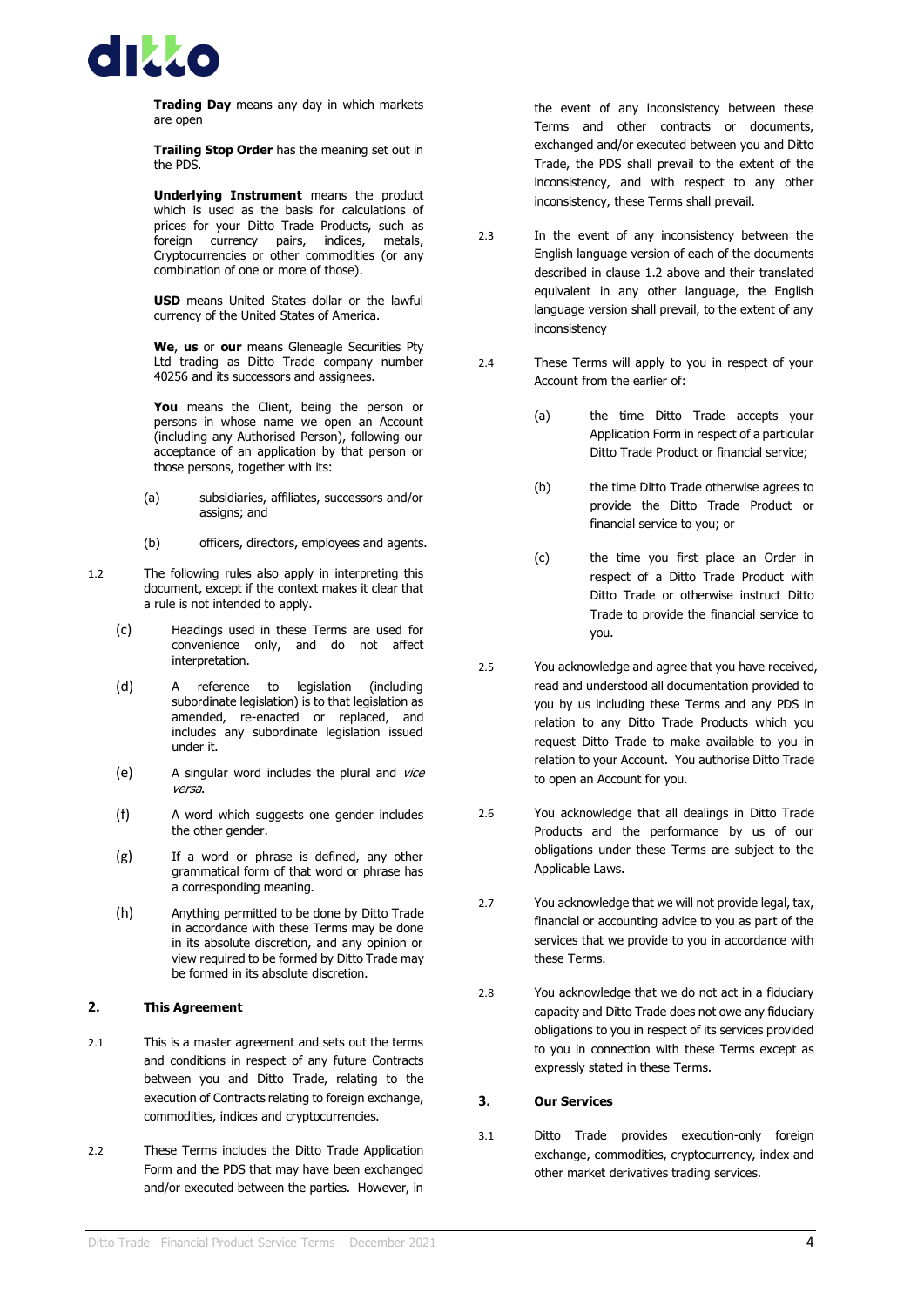

- 3.2 Under no circumstances will Ditto Trade provide Personal Advice to you.
- 3.3 If you do not fully understand the risks associated with Ditto Trade' services, then you should not use our services.

#### <span id="page-8-0"></span>**4. Your representations and warranties**

- 4.1 You warrant that in the case of:
	- (a) an individual or more than one individual, you are of full age and capacity; and
	- (b) a firm or corporation, it is duly constituted and incorporated and possesses the requisite power to enter into these Terms,
- 4.2 You warrant that all Contracts made and these Terms are, and will, constitute legally binding and enforceable obligations of you.
- 4.3 If you enter into these Terms in your capacity as trustee of a trust, you make the following representations and undertakings:
	- (a) the relevant trust instrument is valid and complies with all Applicable Laws which apply to the Client;
	- (b) you are properly appointed as trustee of the trust;
	- (c) you have a right of indemnity from the trust assets in respect of these Terms and the Contracts contemplated by it;
	- (d) you will comply with your duties as trustee of the trust;
	- (e) you will not do anything which may result in the loss of your right of indemnity from the trust assets;
	- (f) if you are replaced or joined as trustee, you will make sure the new trustee becomes bound to Ditto Trade' satisfaction by these Terms and any other agreement relating to a Contract contemplated by these Terms to which you are expressed to be a party, or by a document which is identical in effect;
	- (g) you will not resettle, set aside or distribute any of the assets of the trust without Ditto Trade' written consent unless compelled to do so by the trust instrument;
- (h) you will not amend or vary the trust instrument without Ditto Trade' written consent; and
- (i) if you are not the sole trustee of the trust, it is a requirement that each and every trustee agrees in writing to be bound by these Terms and by any Contracts entered into in connection with these Terms.
- 4.4 You represent and warrant to Ditto Trade that:
	- (a) you have read and understood these Terms, and the PDS;
	- (b) at all times you will be able to make payments and fulfil all commitments on your part arising under these Terms and under the conditions applicable to dealings between you and Ditto Trade;
	- (c) execution and delivery by you of these Terms, and performance of all of your obligations contemplated under these Terms, does not violate any of the Applicable Laws that are applicable to you;
	- (d) all information provided by you to Ditto Trade is true in all material respects as at the date of these Terms or, if later, when the information is provided. You will notify Ditto Trade promptly of any changes to such information. The information provided by you, your conduct or the conduct of anyone acting on your behalf in relation to the Contracts contemplated by these Terms, was or is misleading, by omission or otherwise;
	- (e) You shall make ongoing disclosure to Ditto Trade of any matters that may affect the operation of these Terms or of the ability of the Client to pay margin calls or to remain solvent;
	- (f) you will provide to Ditto Trade on request such information regarding your financial and business affairs and identity, as Ditto Trade may reasonably require;
	- (g) you are not restricted by any Applicable Laws from using Ditto Trade' Online Trading Platforms or it services;
	- (h) the funds used by you are funds that you are entitled to use, and are not derived from illegal sources;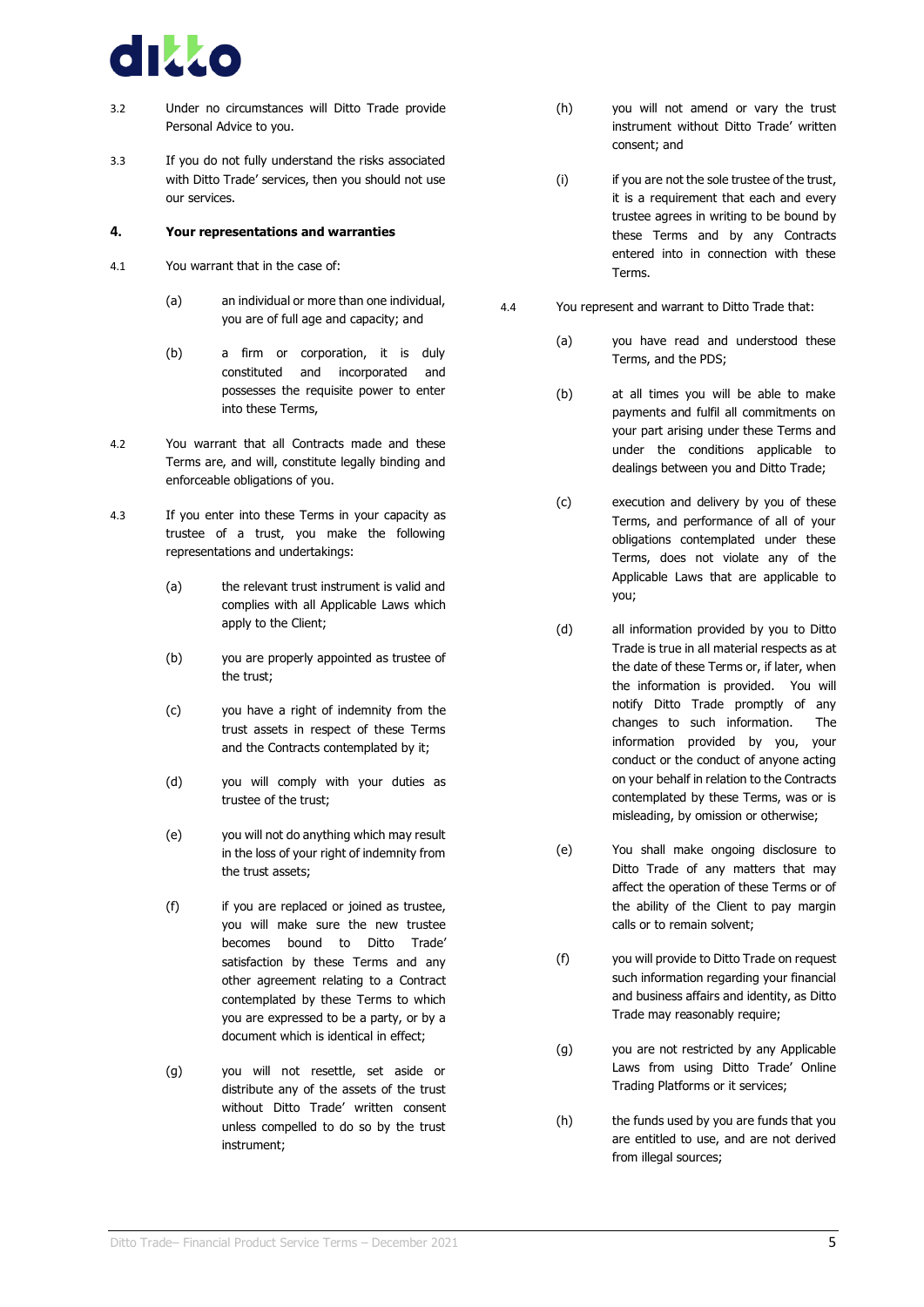

- (i) the information on the Online Trading Platforms will not be used for unlawful or unauthorised purposes.
- (j) you will not "deep-link" the Ditto Trade website, resell or permit access to the Ditto Trade website to others or copy any materials appearing on the Ditto Trade website for resale or for any other purpose without the prior written consent of Ditto Trade.
- 4.5 You acknowledge that:
	- (a) Ditto Trade will enter into the Contracts contemplated by these Terms in reliance on the representations and warranties made by you; and
	- (b) Ditto Trade does not act in a fiduciary capacity in relation to you and Ditto Trade does not owe any fiduciary obligations to you in respect of its services provided in connection with these Terms;
	- (c) Ditto Trade is not required to act in accordance with your instructions if in Ditto Trade' opinion to do so would or could constitute a breach by it or its agent or Hedge Counterparty of any other Applicable Laws;
	- (d) Ditto Trade acts as principal in respect of the Ditto Trade Products issued by Ditto Trade;
	- (e) Ditto Trade provides execution-only services and the final investment decision is always your own; and
	- (f) if Ditto Trade provides advice to you then that advice is general only and does not consider your personal objectives, circumstances or needs.
	- (g) a notice issued by an authorised officer or agent of Ditto Trade stating the amount of money due and payable by you will be taken as conclusive evidence of notice except only in the case of Manifest Error;
	- (h) Ditto Trade Products traded on the Online Trading Platform will not be settled by the physical or deliverable settlement of the Underlying Security on their Value Date - depending on the Ditto Trade Product, they are generally rolled or "swapped" indefinitely until Closed Out

(see the relevant applicable Trading Conditions); and

- (i) an Open Position must remain open for the minimum period of time as determined by Ditto Trade and cannot be Closed Out by you during this period.
- 4.6 All representations, warranties and acknowledgments given by you under these Terms are taken to have been made at the time you complete the Application Form and are taken to have been repeated by you:
	- (a) each time you place an Order with us;
	- (b) each time you enter into a Contract with us; and
	- (c) each time we do anything or refrain from doing something under these Terms or as contemplated by these Terms in connection with your Account or any Contract.
- 4.7 If you are comprised of two or more legal persons then a reference to a right or obligation of yours under these Terms or under a Contract confers that right or imposes that obligation, as the case may be, jointly and severally on those persons.

#### <span id="page-9-0"></span>**5. Use of Personal Information**

- 5.1 Personal Information collected by Ditto Trade is treated as confidential. Ditto Trade will only collect Personal Information which is necessary to perform the services contemplated by these Terms.
- 5.2 Ditto Trade will treat your Personal Information in accordance with its privacy policy, which you may obtain by contacting Ditto Trade or on the Ditto Trade website.
- 5.3 Ditto Trade will use reasonable precautions to maintain the confidentiality of information Ditto Trade receives from you and material and/or data you provide, create, input or develop in connection with your use of the Ditto Trade services. Nonetheless, because such information, material and/or data may be provided through the Internet you hereby acknowledge and agree that Ditto Trade cannot assure that such information, material and/or data will continue to be confidential.
- 5.4 You accept the risk of a third party receiving confidential information concerning you and specifically release and indemnify Ditto Trade from any claim arising out of a third party intercepting, accessing, monitoring or receiving any communication from you intended to be provided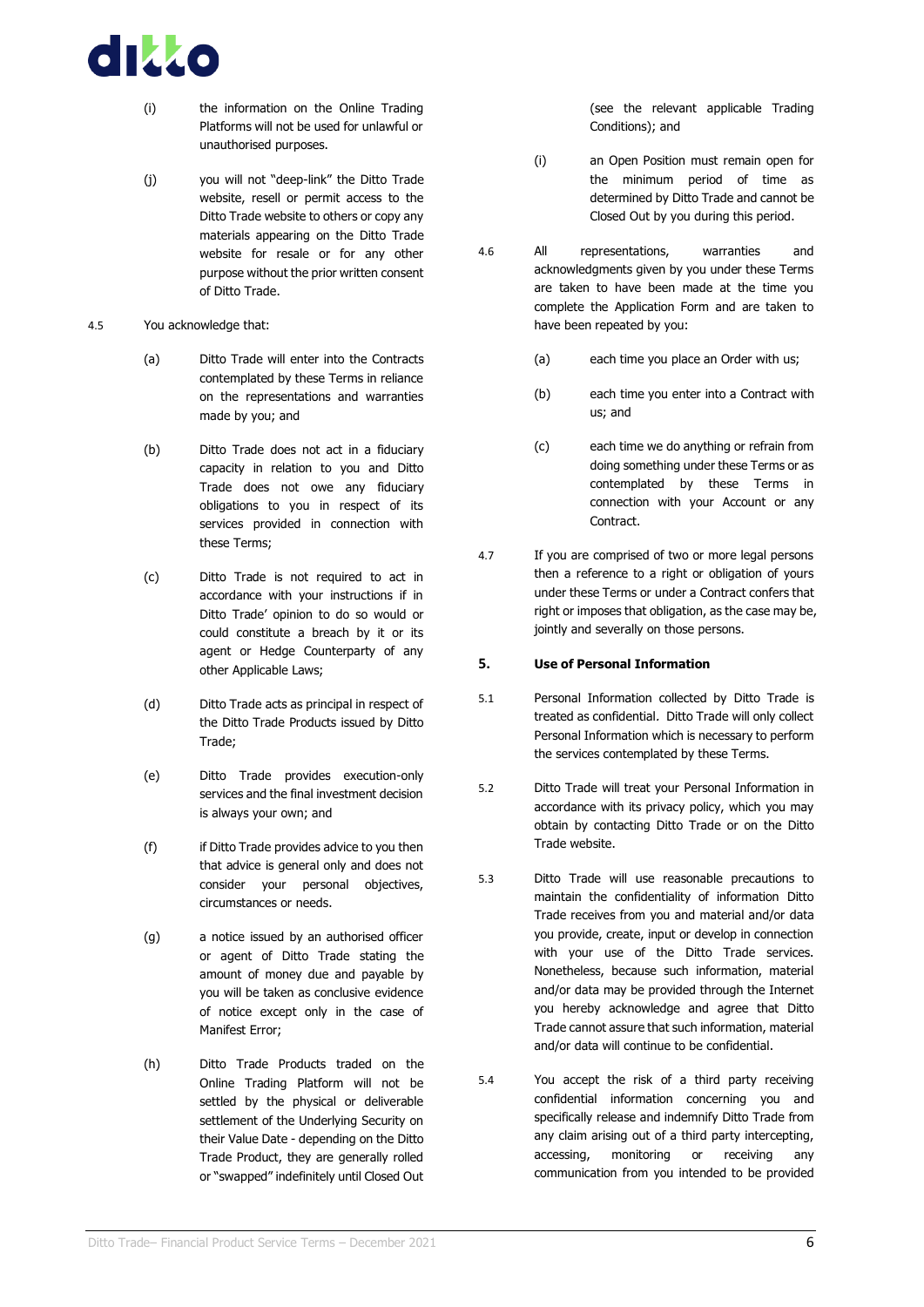

to Ditto Trade or from Ditto Trade intended to be provided to you.

- 5.5 You acknowledge and agree that Ditto Trade may disclose your name and other personal and financial information about you, and any relevant details of an Authorised Person, to its employees, representatives, officers, agents, and affiliates, as well as to a governmental entity or self-regulatory authority, an internet service provider or any other third party agent or service provider for any purpose related to offering, providing, administering or maintaining the Ditto Trade services, or to comply with Applicable Laws.
- 5.6 The information provided on Ditto Trade' Online Trading Platforms is to be used for the purpose of your trading with Ditto Trade only, and not for any other purposes. Using Ditto Trade Online Trading Platforms does not transfer intellectual property rights to you.
- 5.7 In appropriate cases all communications and information concerning you held by Ditto Trade, may be disclosed to and reviewed by law enforcement agencies and regulatory authorities. In addition, you agree to comply with all applicable money laundering and counter terrorism financing laws, including, but not limited to, the requirement to obtain or provide satisfactory evidence of the identity of any person whom you may represent in any Contract entered into with Ditto Trade.

#### <span id="page-10-0"></span>**6. Appointment of Authorised Persons**

- 6.1 Ditto Trade may accept your authorisation of another person (Authorised Person) to give instructions, enter into Contracts and place Orders on your behalf. You must notify Ditto Trade in your Application Form or otherwise in writing in a way permitted by Ditto Trade of any such authorisation, setting out the full name, telephone number, fax number, email address and signature of that person and any other information required by Ditto Trade to identify the Authorised Person.
- 6.2 You shall immediately notify Ditto Trade when:
	- (a) any new person becomes an Authorised Person; or
	- (b) any existing Authorised Person is no longer entitled to be an Authorised Person.

Upon Ditto Trade receiving such a Notice, the change in Authorised Person will be effective immediately. However, the Notice shall not affect any Contracts already executed.

6.3 If a new person is appointed as an Authorised Person, the notice given to Ditto Trade must include the full name, telephone number, fax number,

email address and specimen signature of that person. Ditto Trade may verify the identity of the new Authorised Person including by requesting additional information.

- 6.4 You may appoint an attorney (under a power of attorney in the relevant jurisdiction) to give instructions and place orders on your behalf or otherwise to do anything which you are entitled to do in connection with or under these Terms. You must notify Ditto Trade in writing of any such appointment setting out the attorney's details. You must provide Ditto Trade with a written power of attorney. Ditto Trade may accept or reject this power of attorney in its sole discretion.
- 6.5 If you are a corporation or other legal entity, Ditto Trade may allow you to authorise a person (who is by that authorisation an Authorised Person) or an attorney to do anything which you are entitled to do under these Terms, including on conditions determined by Ditto Trade.
- 6.6 Any appointment of an Authorised Person shall remain in full force and effect as an appointment in writing required by these Terms unless and until Notice of cancellation of appointment and/or replacement has been delivered to Ditto Trade' registered office.
- 6.7 All Instructions given and accepted by an Authorised Person will be deemed to be Instructions authorised by you and shall be binding upon you.
- 6.8 Until you have provided a Notice to Ditto Trade' to the contrary, Ditto Trade may continue to assume that all existing Authorised Persons have authority to execute legally binding Contracts with Ditto Trade.
- 6.9 You hereby indemnify and agree to hold Ditto Trade harmless in respect of any loss incurred by an Authorised Person or attorney entering into any Contract contemplated under these Terms.
- 6.10 You will take reasonable steps to ensure that each Authorised Person complies in full with these Terms.
- 6.11 Ditto Trade reserves the right at any time to refuse the appointment or continuation of an Authorised Person without reason.

#### <span id="page-10-2"></span><span id="page-10-1"></span>**7. Formation of a Contract**

7.1 When you, an Authorised Person or an attorney, contact Ditto Trade by either telephone, electronically or otherwise via the Internet, Ditto Trade may, but is not obligated to, ask you for or clarify the following information where applicable: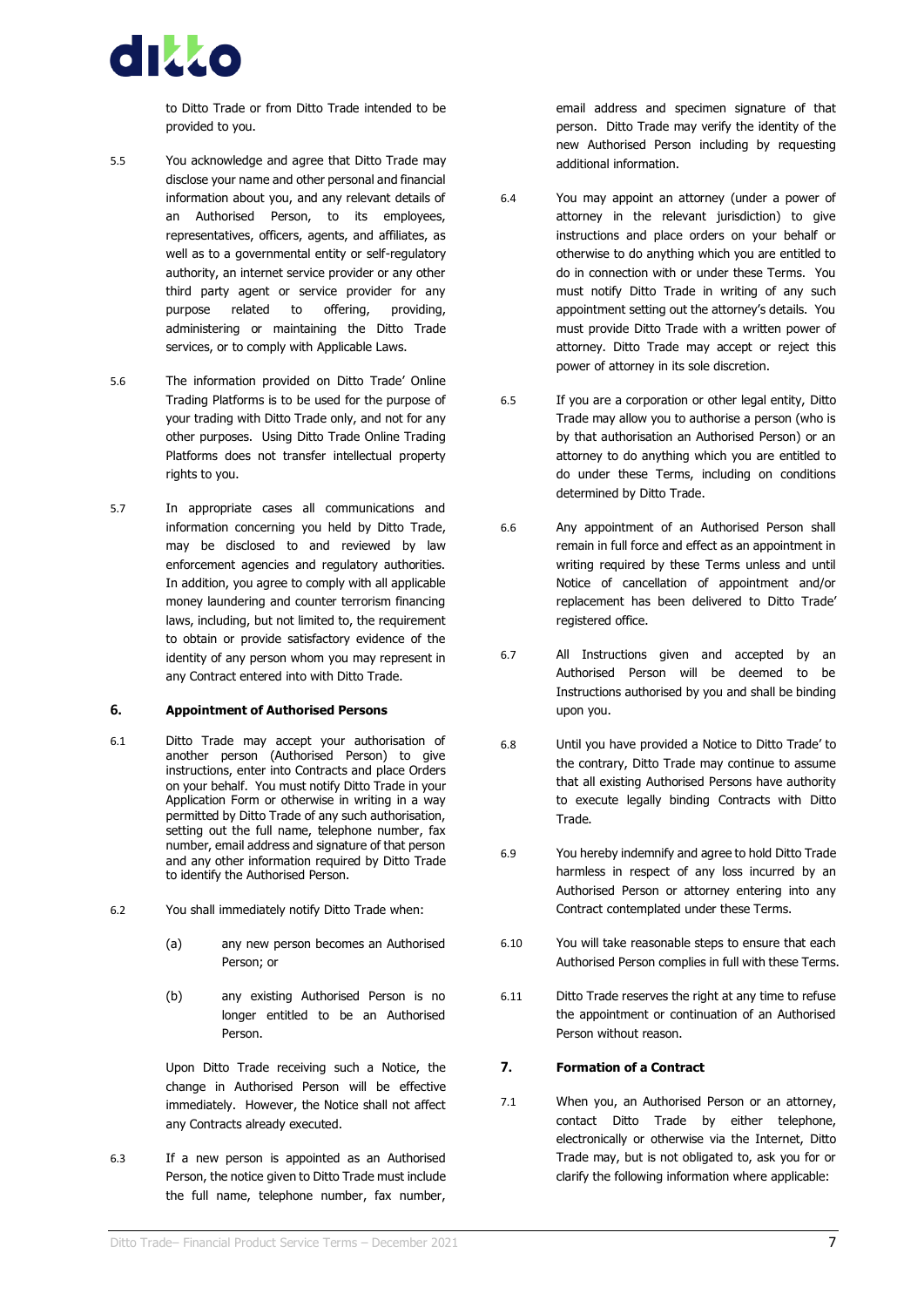

- (a) your account number;
- (b) further identification details;
- (c) the Contract type (e.g. foreign currency, commodity, indices or cryptocurrencies);
- (d) whether the Contract is to buy or sell;
- (e) the number of Contract; and
- (f) for Contract orders, the order type, the order price and the order expiry date.
- <span id="page-11-1"></span>7.2 Collectively, though not exhaustively, the information referred to in clause [7.1](#page-10-2) or any portion thereof, constitutes the **"Instructions"**.
- 7.3 Ditto Trade will immediately provide you with, either verbally or via the Internet, prices at which the relevant Contract can be purchased or sold. These are the **"Trade Contract Terms".**
- 7.4 If you, an Authorised Person or an attorney, then indicate by either telephone or by clicking the relevant button (e.g. an "buy" or "sell" button") on the Online Trading Platform that they accept the Trade Contract Terms (**"Acceptance"**) then Ditto Trade shall have a discretionary right to create a Contract within a reasonable time after receiving the Instructions. If Ditto Trade exercises this right, then a Contract is formed between you and Ditto Trade. When a Contract is created the parties shall become bound by the content of the relevant Trade Contract Terms and these Terms.
- 7.5 If Ditto Trade declines to exercise the right to create a Contract, Ditto Trade shall not be obliged to:
	- (a) give a reason for declining; or
	- (b) notify you that Ditto Trade has not created a Contract with you.
- 7.6 You shall indemnify Ditto Trade for any error made by you, an Authorised Person or an attorney in providing Instructions to Ditto Trade.

#### <span id="page-11-2"></span><span id="page-11-0"></span>**8. Providing instructions**

- 8.1 If you, an Authorised Person or an attorney use Ditto Trade' online trading system (Online Trading Platform), you confirm and accept the following:
	- (a) you may be able to enter into Contracts at the rates and/or prices quoted on the Online Trading Platform.
	- (b) all Contracts must be completed using the Security Information allocated to you by Ditto Trade and valid entry of such Security Information will constitute an

authorisation by you to complete the Contract specified irrespective of whether the Security Information is entered by an Authorised Person or an attorney.

- (c) You must ensure that the Security Information is kept secure and confidential. You must also ensure that each Authorised Person or attorney to whom Security Information is provided, will keep them secure and confidential. You will advise Ditto Trade immediately if you have any reason to believe that the Security Information allocated to you, an Authorised Person or an attorney has not been kept secure and confidential.
- (d) you must ensure that no unauthorised person is able to use the Security Information. As part of this obligation you must ensure that each Authorised Person and attorney quits the internet browser after using the Online Trading Platform.
- (e) Ditto Trade may taking steps it considers reasonable at any time without Notice suspend, withdraw or deny access to the Online Trading Platform for any reason including but not limited to security, quality of service, failure by you to pay an amount when due or breach by you of any provision of these Terms. If and while such access is suspended:
	- (i) you will be able to close any Open Positions but will not be entitled to enter into new **Contracts**
	- (ii) Ditto Trade may, at its sole discretion (without or without notice), close out your Open Positions at prices it considers fair and reasonable at that time, and you agree not to make any claim against Ditto Trade in this regard.
- (f) Ditto Trade may change the minimum specification required to access the Online Trading Platform and also may make operational changes to and alter the services currently available at any time. Ditto Trade will notify you of such changes by either placing a message on the Ditto Trade website, log on page of the Online Trading Platform or by email or SMS.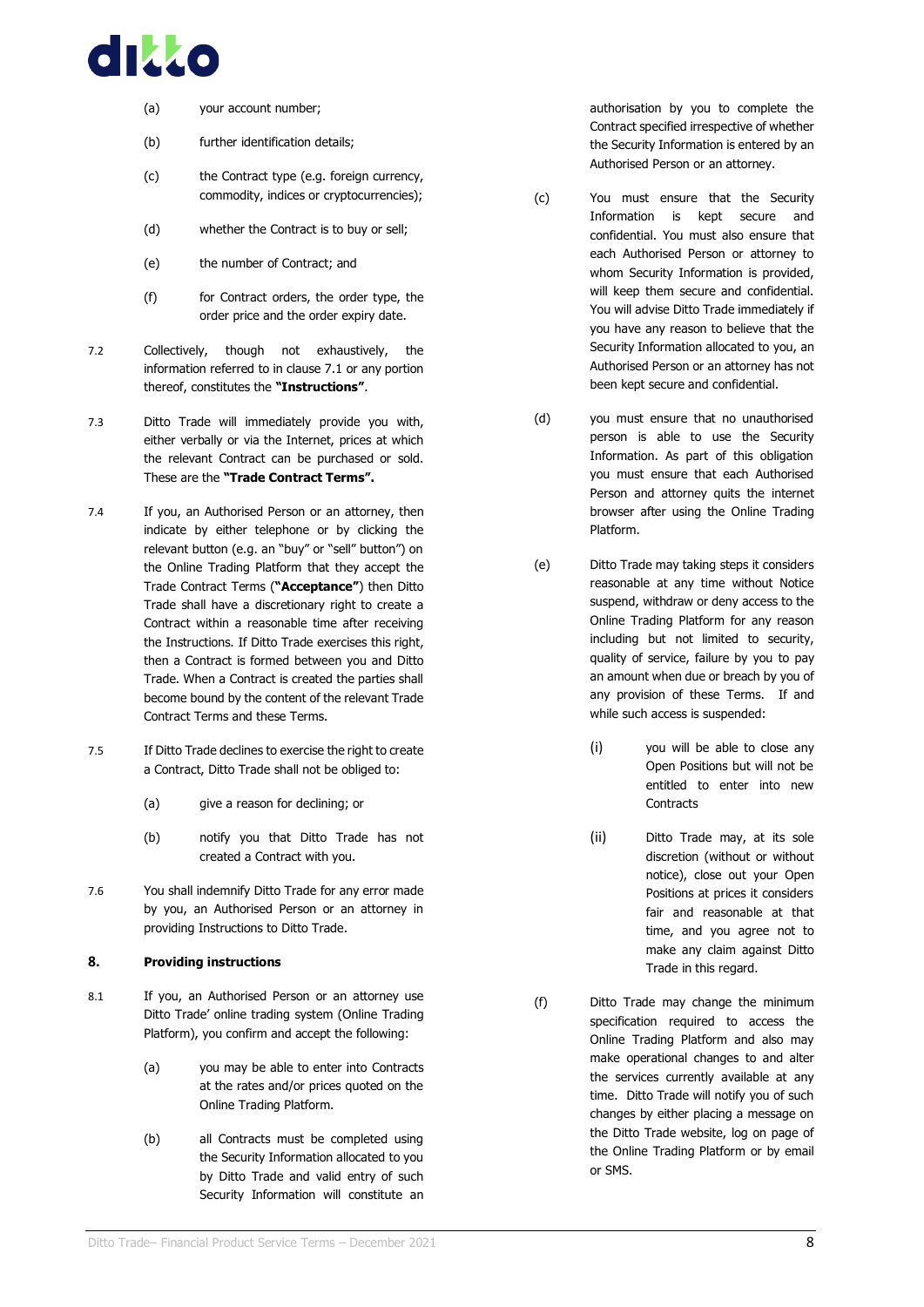# dikko

- (g) You are responsible for obtaining, maintaining and ensuring compatibility of your electronic software, devices and equipment. Ditto Trade will not be responsible for any loss of or damage to your data, software, computer, electronic devices, telecommunications or other equipment caused by use of the Online Trading Platform, unless such loss or damage is directly and solely caused by our negligence or deliberate default.
- (h) You are responsible for ensuring that your electronic devices and equipment are free from viruses and other malware and Ditto Trade will not be responsible for any losses incurred by failure to do this. Ditto Trade shall use reasonable endeavours to keep the Online Trading Platform free from viruses and corrupt files but cannot guarantee that the Online Trading Platform will be free from infection by viruses or anything else with contaminating or destructive properties. Ditto Trade is not able to guarantee that access to the Online Trading Platform will be uninterrupted, continuous or error free.
- (i) You must not:
	- (i) misuse the Online Trading Platform by knowingly introducing viruses, trojans, worms, logic bombs or other material which is malicious or technologically harmful;
	- (ii) attempt to gain unauthorised access to the Online Trading Platform or any server, computer or database connected the Online Trading Platform;
	- (iii) attack the Online Trading Platform via a denial-of-service attack or a distributed denialof-service attack.

By breaching this provision, you may also commit a criminal offence. Ditto Trade may report any such breach to the relevant law enforcement authorities and will co-operate with those authorities by disclosing your identity to them. In the event of such a breach, your right to use the Online Trading Platform will cease immediately and without Notice. Ditto Trade will not be liable for any loss or damage caused by a distributed denial-ofservice attack, virus or other technologically harmful material that may infect your electronic devices and equipment.

- (j) You will be liable for all Contracts made when using the Online Trading Platform including instances of any misuse, fraud or abuse by you, an Authorised Person or an attorney or where the Client, an Authorised Person or an attorney has disclosed any Security Information to a third party.
- 8.2 Ditto Trade will not typically accept Instructions face to face at Ditto Trade' Registered Office. However, Ditto Trade may at its discretion allow an Authorised Person or attorney to request Ditto Trade to accept Instructions, enter into Contracts and make financial dealings by physically visiting Ditto Trade' Registered Office. You acknowledge and agree that upon the acceptance by Ditto Trade of the Authorised Person or attorney's Instructions, you shall be bound by those Instructions.
- 8.3 An Authorised Person or attorney may request Ditto Trade to accept Instructions and enter into Contracts by telephone. Ditto Trade may check the authority of the caller by requesting the caller give his or her name and confirming that such name has been notified to Ditto Trade by you as an Authorised Person. Ditto Trade may at its discretion ask the caller for additional information to confirm the caller's identity. Upon such check confirming the identity of the caller, Ditto Trade may assume that the caller has the full authority as previously advised by you.
- 8.4 You acknowledge and agree, and will ensure that each Authorised Person and attorney acknowledges and agrees, that Ditto Trade may make a recording of any telephone conversation between any person and Ditto Trade at any time. The recording remains the property of Ditto Trade. The telephone recording can be used by Ditto Trade to confirm the terms and conditions of any Contract where there is dispute with a Client as to the Trade Contract Terms of the Contract, and for training, monitoring and compliance purposes.

#### <span id="page-12-0"></span>**9. Method and timing of payment**

- 9.1 You must not deposit physical cash into Ditto Trade' accounts under any circumstances. Ditto Trade has an absolute discretion as to whether you may pay by cheque.
- 9.2 Any sums that you owe to Ditto Trade must be paid in one of the following ways:
	- (a) by online bank transfer;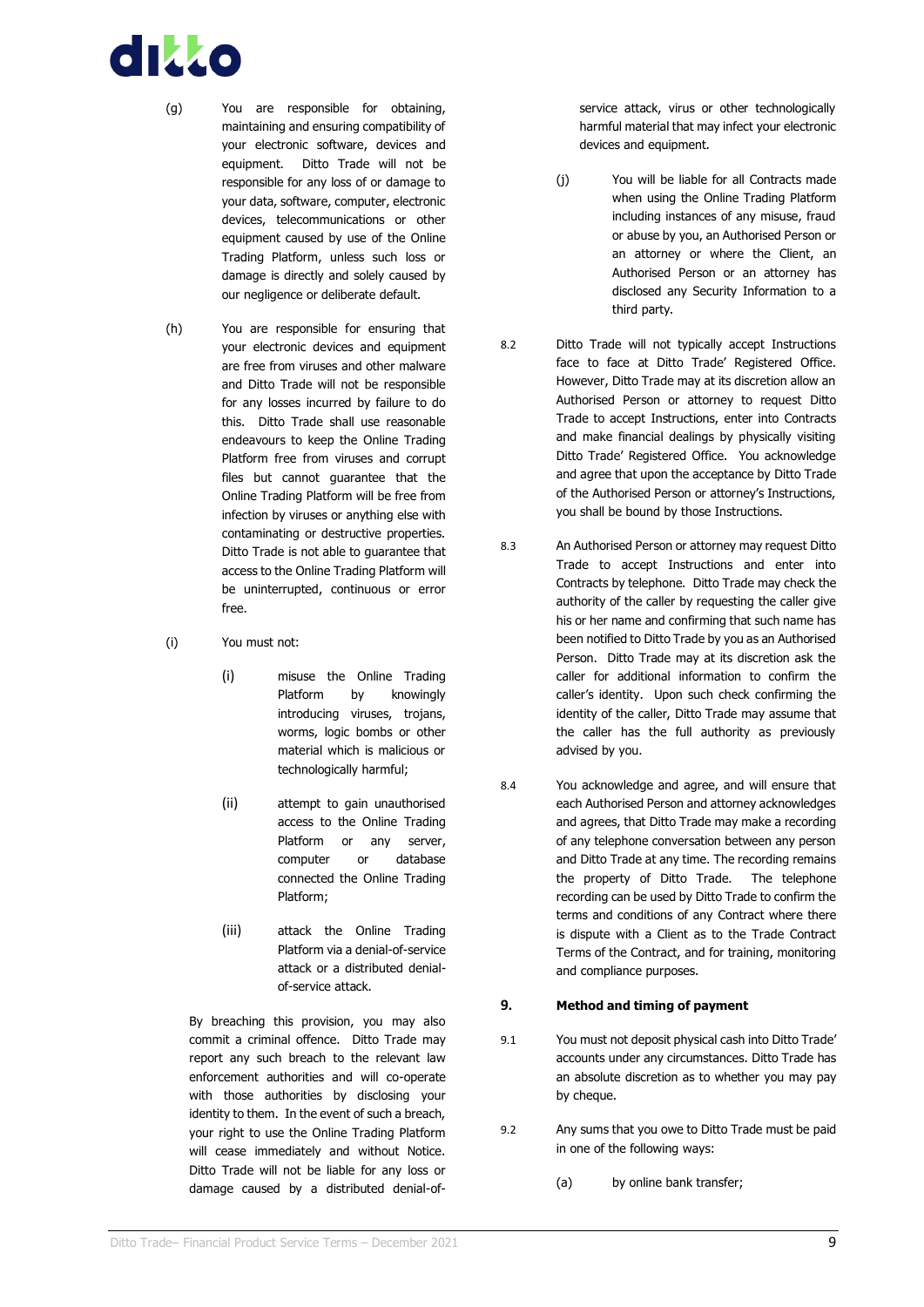

- (b) by same day bank transfer;
- (c) by international telegraphic transfer; or
- (d) by payment through a credit card or electronic gateway provider approved by Ditto Trade from time to time.
- 9.3 You must have sufficient cleared funds deposited in Ditto Trade Trust Account before Ditto Trade will execute any Contracts. Ditto Trade will indicate to you the sum required as the Initial Margin for each **Contract.**
- 9.4 Ditto Trade may not have time to notify you of any change in the amount of the Initial Margin or further margin for any Contract by giving Notice. Any increase in the amount of the Initial Margin will be due and payable immediately without Notice to you.
- 9.5 Ditto Trade may impose other fees and charges for using its services, by providing Notice to you. If you do not consent to the charges, you can terminate these Terms and the charges will not apply to new Contracts. If you terminate these Terms under this clause, all existing Contracts will survive the termination of these Terms.
- 9.6 Ditto Trade is not responsible for any fees or charges imposed by third party banks or other counterparties, which are incurred by you in connection with the use of Ditto Trade services.

#### <span id="page-13-0"></span>**10. Credit Limits**

- 10.1 You understand that:
	- (a) Ditto Trade may grant certain Clients a Credit Limit. A Credit Limit is:
		- (i) a pre-agreed amount of currency that can be offset against a negative mark to market value on an Open Position; or
		- (ii) an amount applicable to unsettled trading losses to some or all Contracts (either individually or in aggregate or both); and/or
		- (iii) an amount that reflects the amount paid by you to a Ditto Trade approved third party merchant, which has not yet been received by Ditto Trade.
	- (b) if the negative mark to market of an Open Position is approaching or has

exceeded your Credit Limit, Ditto Trade reserves the right to Margin call you in an amount entirely at Ditto Trade' discretion;

- (c) Ditto Trade is not obliged to provide credit to you; and
- (d) any Credit Limit set by Ditto Trade may be reduced or withdrawn at any time by giving Notice to you.
- 10.2 You acknowledge that if Ditto Trade acts on an Instruction which would result in a Credit Limit being exceeded:
	- (a) Ditto Trade is not obliged to advise you that the Credit Limit will be exceeded;
	- (b) you will continue to be liable to Ditto Trade for all amounts including those above the Credit Limit; and
	- (c) Ditto Trade is not obliged to act upon any subsequent Instruction where a Credit Limit might be exceeded.

#### <span id="page-13-1"></span>**11. Authorisation Limits**

- 11.1 You may inform Ditto Trade of an authorisation limit applicable to some or all Contracts either in general or for particular Authorised Persons or attorneys.
- 11.2 Any authorisation limit provided by you to Ditto Trade may be withdrawn by you at any time by giving Notice to Ditto Trade.
- 11.3 Ditto Trade may, at its own discretion, impose an authorisation limit on the Client and/or one or more Authorised Persons or attorneys at any time, by providing Notice before the imposition of the limit.

#### <span id="page-13-2"></span>**12. Interest Charges on Open Positions**

- 12.1 For any Open Position held by you, Ditto Trade will from time to time add an amount to the Account for interest earned, or subtract an amount from the Account for interest incurred from the Value Date until the position is liquidated, in the following manner:
	- (a) For buying of one currency against the sale of another currency and the currency bought has a higher interest rate than the currency sold, the amount of interest arising therefrom shall be added to the Account.
	- (b) For selling of one currency against the purchase of another currency and the currency sold has a higher interest rate than the currency bought, the amount of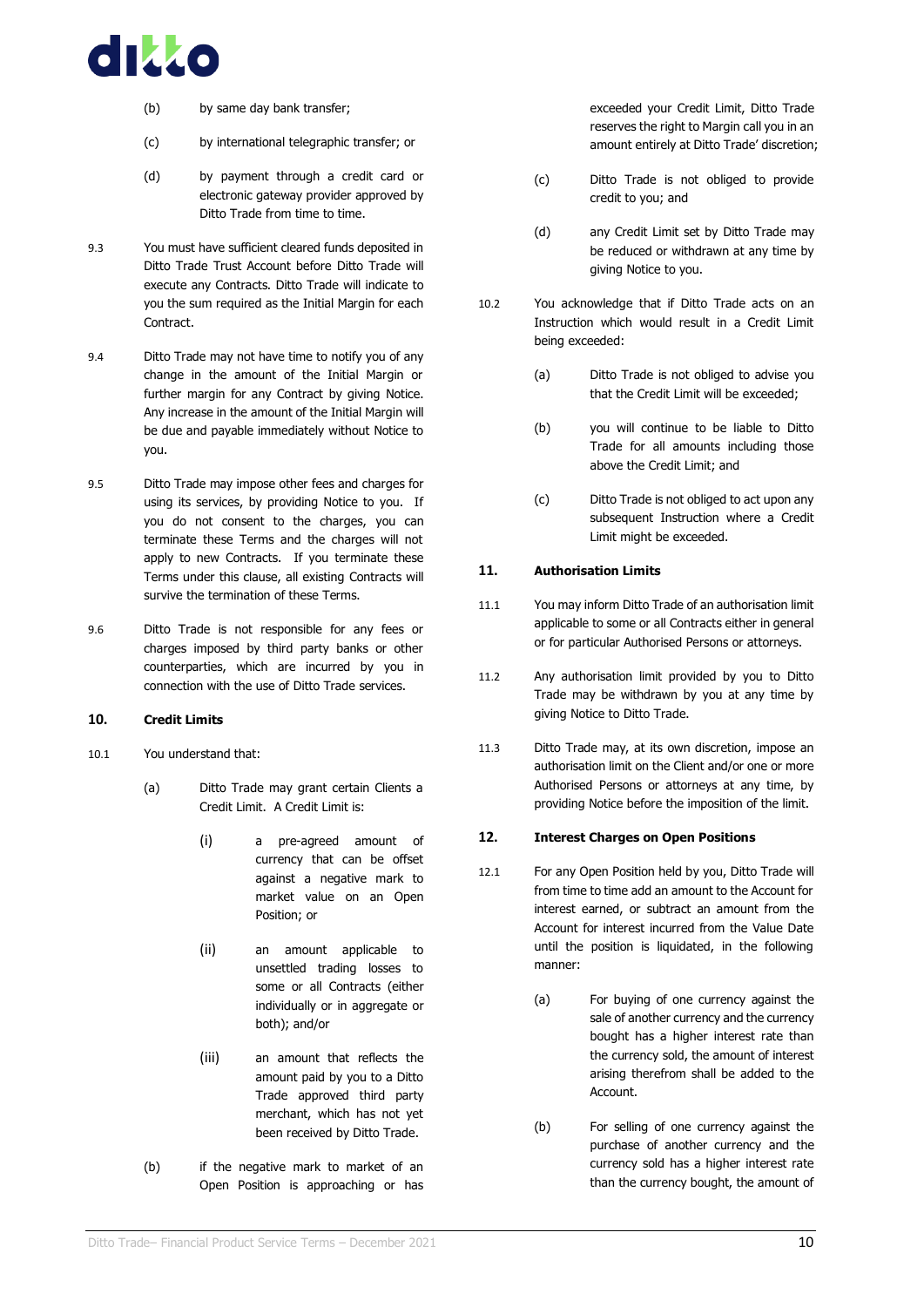

interest arising therefrom shall be subtracted from the Account.

- (c) For commodities contracts and cryptocurrency contracts, any interest entitlement or liability arising from buying or selling the commodities shall be respectively added to, or subtracted from, the Account.
- (d) In the case of a negative interest rate, interest arising therefrom shall be subtracted from the Account.
- (e) In all cases, interest shall be at the annual rate to be determined by Ditto Trade from time to time without Notice.

#### <span id="page-14-0"></span>**13. Margin Cover**

- 13.1 You agree and acknowledge with each of the following:
	- (a) Margin Cover refers to the amount paid or payable to Ditto Trade as it requires (to protect against your realised or unrealised liabilities on Contracts) and which is credited to your Account. The minimum amount of the Margin Cover is determined by Ditto Trade in its absolute discretion.
	- (b) A Margin payment is the amount you pay Ditto Trade for crediting your Account as Margin Cover.
	- (c) The time for your payment to maintain Margin Cover is of the essence.
	- (d) You must maintain at least the amount of Margin Cover required by Ditto Trade whether or not Ditto Trade gives any Notice to you to make those payments or you have actual Notice of the required amount. The required amount of Margin Cover can change continuously and can change automatically, including over the week-end or other non-trading days. Your obligation to maintain at least the required amount of Margin Cover is continuous.
	- (e) You must ensure that for so long that you have an Open Position, the Margin Cover must always remain positive. If not, your Open Position may be Closed Out by Ditto Trade without prior notice to you.
	- (f) Your obligation to maintain Margin Cover arises at the time the Contract is executed.
- (g) It is solely your responsibility to monitor and to satisfy all Margin Cover requirements.
- (h) A Margin payment is credited by Ditto Trade at the time cleared funds have been received into the Ditto Trade Trust Account and Ditto Trade has applied the payment to your Account or such other time as allowed by Ditto Trade. This means a Margin Cover requirement for a Contract is not satisfied unless and until your payment is received in cleared funds into the Ditto Trade Trust Account and applied to your Account by Ditto Trade.

#### <span id="page-14-1"></span>**14. Forced Liquidation**

- 14.1 You required to maintain sufficient level of Margin Cover. Ditto Trade reserves its full rights to close out all Open Positions:
	- (a) when the Stop Loss Order is reached; or
	- (b) your Margin Level falls below the Margin Closeout Level; or
	- (c) you fail to maintain the required Margin Cover; or
	- (d) if at any time the pre-agreed Credit Limit assigned to you by Ditto Trade is no longer sufficient to cover the negative mark to market value of any or all Open Positions that you have open with Ditto Trade.
	- (e) at any time, and from time to time, Ditto Trade determines that the value of all of your Open Positions (and not taking into account any cash balance in your Account) represents a substantial net unrealised loss to you such that, in Ditto Trade' belief, the continued trading, or failure to Close Out, one or more of your Open Positions will or is likely to materially prejudice your Equity.
- 14.2 Ditto Trade shall have the right, at its sole discretion, to determine the mark to market value from time to time.
- 14.3 In addition to other remedies available to Ditto Trade, if you fail to pay an amount when due under these Terms, Ditto Trade has the right to terminate (by either buying or selling) any or all of your Open Positions.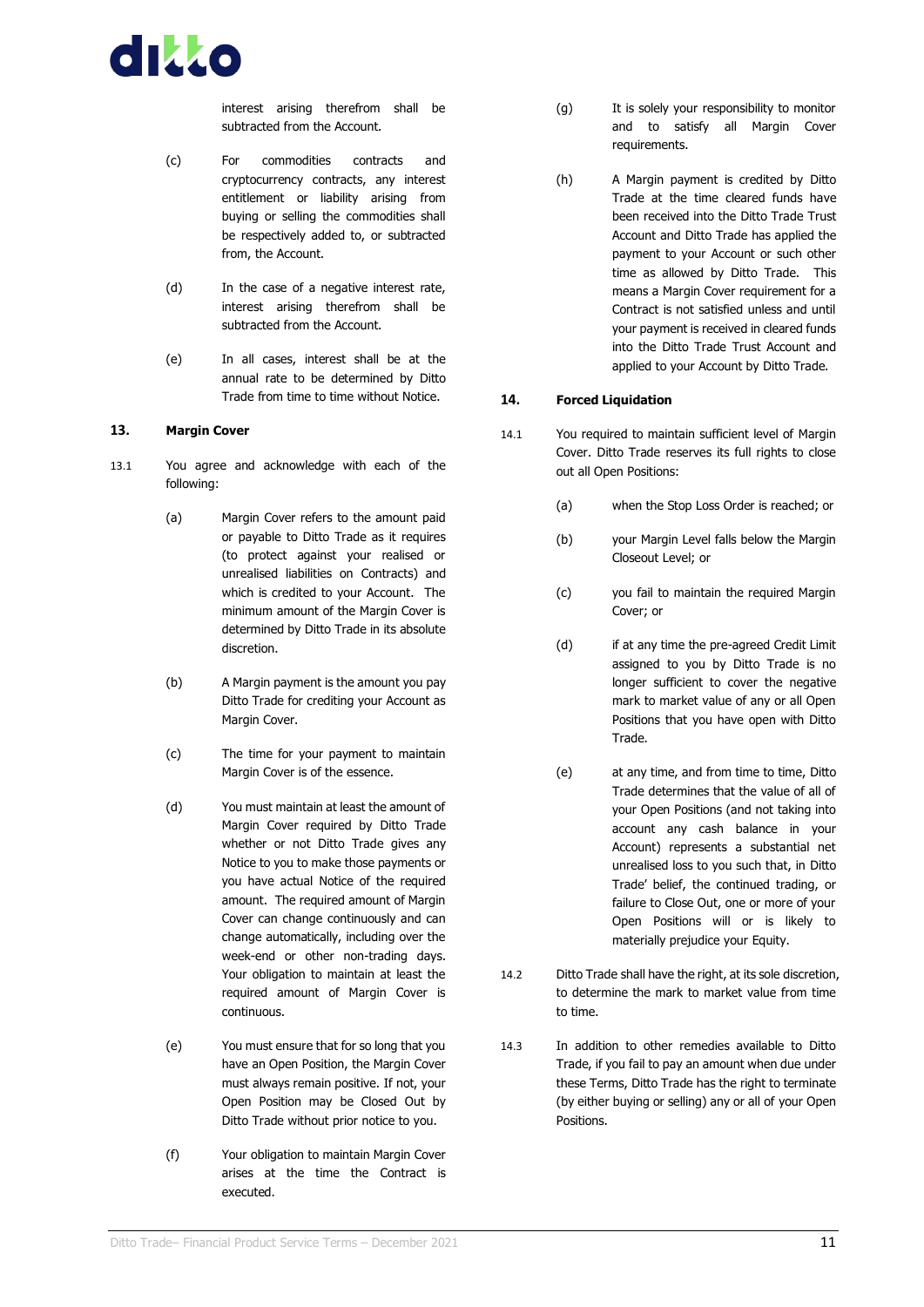

#### <span id="page-15-0"></span>**15. Division events**

- 15.1 If a Division Event occurs in relation to any Underlying Instrument and/or its issuer or technology environment (for example, Distributed Ledger Technology), Ditto Trade may, acting in a commercially fair and reasonable manner, make adjustments to your Open Positions, Stop Loss Orders, Limit Orders and Trailing Stop Loss Orders.
- 15.2 The adjustments Ditto Trade may make will be determined reasonably and will be binding on you. Such adjustments may include, but are not limited to one or more of the following:
	- (a) changing the amount of any Initial Margin in relation to Open Positions and new Contracts;
	- (b) adjusting the opening price of an Open Position, to reflect the impact of the relevant action or event;
	- (c) opening one or more new positions;
	- (d) closing one or more Open Positions;
	- (e) cancelling any Stop Loss Orders, Limit Orders and Trailing Stop Loss Orders;
	- (f) suspending or modifying the application of any part of these Terms;
	- (g) crediting or debiting sums to the Account as appropriate; and
	- (h) taking any and all such other action, as Ditto Trade considers reasonably necessary.

#### <span id="page-15-1"></span>**16. Set off against monies owed**

- 16.1 In addition to other remedies available to Ditto Trade, if you fail to pay any amount when due under these Terms and/or if a Default Event occurs, Ditto Trade may set-off such amount against any amount payable by Ditto Trade to you.
- 16.2 Ditto Trade is entitled to set-off against any amounts due to it by you, any amounts received by Ditto Trade from or on behalf of you including but not limited to moneys received as Initial Margin or Margin calls. Ditto Trade may determine the application of any amounts which are to be set-off at its own discretion.
- 16.3 You must not set-off against any amounts you owe to Ditto Trade, any amounts Ditto Trade owes to you.

#### <span id="page-15-2"></span>**17. Delay**

17.1 Ditto Trade will use all reasonable efforts to process your Contract order on a timely basis. However, Ditto Trade shall not, in the absence of wilful misconduct, be liable for delays, damages, failures or errors in the completion of the Contract order.

#### <span id="page-15-3"></span>**18. Rates**

18.1 Rate indications from Ditto Trade are available via the Online Trading Platform (the **"Indication"**). The Indication is not binding, and you agree to accept the prices offered by Ditto Trade when the Contract is executed

#### <span id="page-15-4"></span>**19. Material Error**

- 19.1 Ditto Trade will take reasonable steps to prevent Material Errors from occurring.
- 19.2 Should a Material Error occur Ditto Trade:
	- (a) reserves the right to make the necessary adjustments to correct the Material Error; and
	- (b) is not liable for any damages, claims, losses, liabilities or costs arising from the Material Error.
- 19.3 Any dispute arising from a Material Error will be resolved on the basis of the fair market value (plus Ditto Trade' typical spread), as determined by Ditto Trade acting reasonably, of the relevant Contract(s)at the time such Material Error occurred.

#### <span id="page-15-5"></span>**20. Deduction of Intermediary/Receiving Bank Fees**

- <span id="page-15-6"></span>20.1 In some circumstances a number of intermediaries may be involved in a payment Contract and may deduct a charge. The receiving bank may also take a charge. These charges cannot always be calculated in advance, and you will be liable for these expenses.
- 20.2 Ditto Trade will not be liable for losses that result from fees under clause [20.1](#page-15-6) being levied. Ditto Trade will use its best endeavours to ensure that all fees associated with a Contract are disclosed in the Trade Contract Terms. However, due to the complexity of the international foreign exchange markets this may not always be possible. If it is important that an exact amount of a particular currency arrives, you agree to advise Ditto Trade accordingly and Ditto Trade may be able to precover any undefined charges.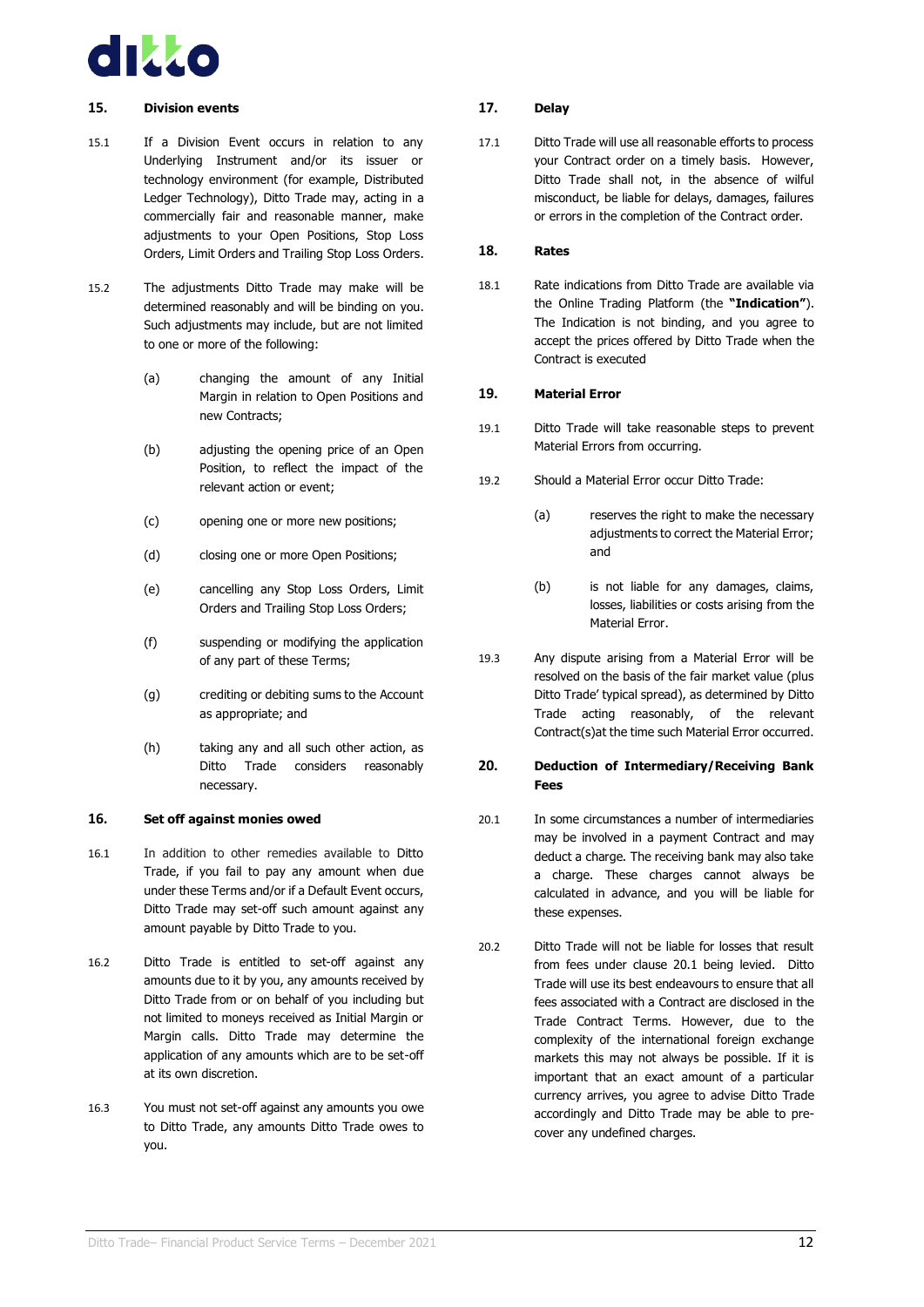

#### <span id="page-16-0"></span>**21. Circumstances beyond Ditto Trade' Control**

- 21.1 If Ditto Trade is unable to perform its obligations under these Terms or a Contract because of factors beyond its control or because of a Force Majeure Event, Ditto Trade will notify you as soon as is reasonably practicable and will use reasonable endeavours to secure the return of any money paid by you in respect of which Ditto Trade has been unable to discharge its obligations under these Terms.
- 21.2 In the case of a Force Majeure Event, Ditto Trade may also take any other steps it considers reasonably necessary, including but not limited to altering the Initial Margin, closing any or all Open Positions, amending or varying this Agreement and/or any Contract insofar as it is impractical or impossible for Ditto Trade to comply with its obligations to you.
- <span id="page-16-2"></span>21.3 Ditto Trade may give a notice (**"a Disturbance Notice"**) to you at any time if it forms the view that market conditions in the relevant market for the Underlying Instrument are seriously disturbed. This includes circumstances where, in Ditto Trade' opinion, the Underlying Instrument is not available (for example, deposits in the currency concerned are not available) in the ordinary course of business to Ditto Trade in the relevant market or because of national or international financial, political or economic circumstances, or because of exchange controls.
- 21.4 When a Disturbance Notice is given under clause [21.3,](#page-16-2) Ditto Trade' obligations will be suspended while it and you negotiate alternative arrangements. If both parties reach agreement before the Value Date, those alternative arrangements will apply. If they do not reach agreement within that period, each will be released from its obligations under the relevant Contract.

#### <span id="page-16-1"></span>**22. Fees and charges**

- 22.1 Any profit or loss net of any fees and charges (that is, the realised gain or loss) arising on Closing Out a Contract will be credited or debited (as the case may be) against the Equity, in the Account currency.
- 22.2 You owe us, and must pay to us or as we direct (in accordance with these Terms):
	- (a) any Contract charges including all Contract commission, charges, fees, Margins, settlement and clearing fees and charges, interest, default charges and Taxes (excluding Ditto Trade' income tax or penalty tax and levies) and any other amounts due under these Terms on

demand by Ditto Trade in cleared funds or otherwise as required by these Terms;

- (b) a Contract Fee for each Ditto Trade Product or Contract (as the case may be) being the fee from time to time specified by Ditto Trade to be the amount payable by you to Ditto Trade in respect of each such Contract;
- (c) any royalty or other fee which must be paid for the use of prices or information provided to you via access through the Online Trading Platform or otherwise by any Exchange;
- (d) (if applicable) a monthly access charge for the use of the Online Trading Platform provided by Ditto Trade, as specified by Ditto Trade from time to time;
- (e) the Finance Charge calculated as disclosed in the PDS, or in any other permitted way of notifying you, such as on Ditto Trade' website or the Online Trading Platform, in the amount of the Finance Charge Adjustments from time to time;
- (f) Finance Charge Adjustments applicable to any Contract or Account;
- (g) any fees, Taxes, stamp duty or other charges as may from time to time be levied on or in connection with any Contracts entered into with you; and
- (h) in respect of any unpaid amounts required to be paid under these Terms including, (without limitation) any amounts due as a result of your failure to pay interest on all such amounts denominated in in the Account currency at the Base Rate then generally applicable for debit amounts on Accounts plus a rate of interest per annum as reasonably determined by Ditto Trade (but so that the total rate does not exceed generally prevailing rates for personal unsecured loans in comparable amounts), such interest to accrue daily from and including the due date to and including the date of its payment in full.

*Guidance note: this is the rate of interest you pay if you default on making any payment to Ditto Trade. It is not the rate for any Finance Charge Adjustment.*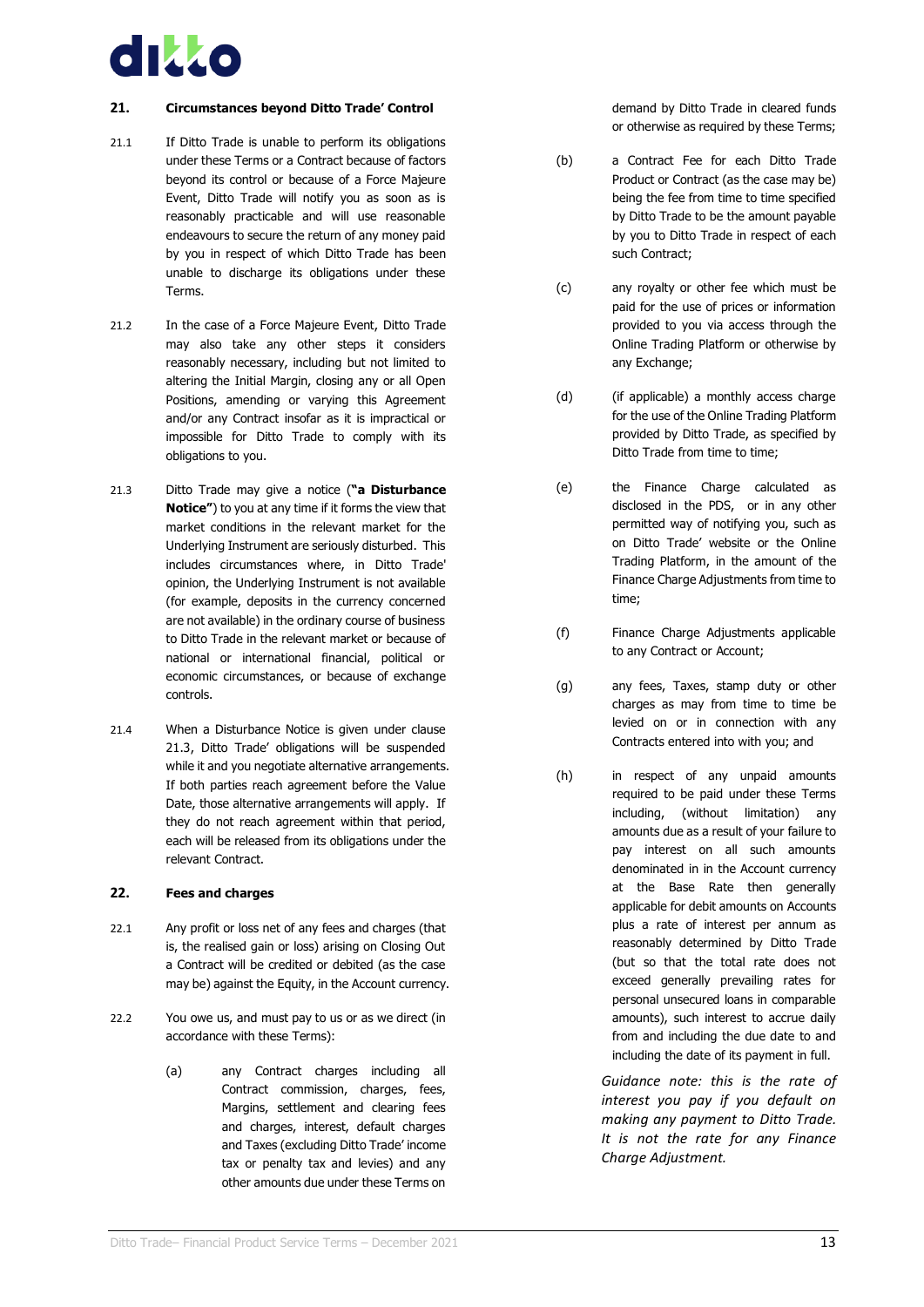

- 22.3 We owe you and must pay you (in accordance with these Terms) Finance Credit Adjustments applicable to any Contract or Account from time to time, calculated as disclosed in the PDS, or in any other permitted way of notifying you, such as on Ditto Trade' website or the Online Trading Platform.
- 22.4 Any amount or rate or formula which is to be specified by Ditto Trade may be specified by a PDS, or in any other permitted way of notifying you, such as on Ditto Trade' website or the Online Trading Platform. The amount of any fees and charges or other amounts payable by you to Ditto Trade in respect of any Contract will be set out on the Online Trading Platform to the extent known at the time.
- 22.5 The amounts of or basis of calculating the fees, commissions, charges and credits referred to in this clause [22](#page-16-1) will be as notified from time to time in writing by Ditto Trade, either by way of a PDS, posting on the Online Trading Platform (including by way of Contract prices), notification to your contact address, posting to Ditto Trade' website or as otherwise agreed with you or permitted by these Terms.
- 22.6 If:
	- (a) you are required to make a deduction or withholding in respect of Tax from any payment to be made; or
	- (b) Ditto Trade is required to pay any Tax (other than income tax) in respect of any payment made in relation to these Terms at your request,

then you:

- (c) indemnify Ditto Trade against the Tax; and
- (d) agree to pay to Ditto Trade an additional amount to ensure Ditto Trade receives a net amount (after payment of any Tax in respect of each additional amount) that is equal to the full amount Ditto Trade would have received had a deduction or withholding or payment of Tax not been made.
- 22.7 You must reimburse Ditto Trade for all fees (both direct and indirect) and expenses charged in connection with any Contract (other than Tax on the income of Ditto Trade) and for all costs and expenses incurred by Ditto Trade in implementing these Terms and in enforcing its rights under these Terms (including its legal costs of external or internal legal advisers on a full indemnity basis).
- 22.8 Open Positions will be charged a Finance Charge Adjustment or will be entitled to receive a Finance Credit Adjustment, depending on the Contract chosen by you. These accrue (and so are calculated) on a second-by-second basis as determined by Ditto Trade (unless otherwise notified by you).
- 22.9 The accrued charges or credits will be applied to an Account at any time chosen by Ditto Trade. This will usually be at the Calculation Time and at the end of Contract, but it may also be (without limitation):
	- (a) either immediately at the time of entering into the Contract;
	- (b) at day's end, or month's end;
	- (c) at a rollover of the Contract; or
	- (d) at any other time after entering into the Contract.
	- (e) The Online Trading Platform will display whichever of a Finance Charge Adjustment or Finance Credit Adjustment applies.
- 22.10 You remain liable to pay the Finance Charge Adjustment even though:
	- (a) the charge may be called other things from time to time, even across different Accounts, different Ditto Trade Products or on the Online Trading Platform at the same time;
	- (b) the charge is not stated on a statement for an Account;
	- (c) the charges differ according to how the Contract was made;
	- (d) the charges differ according to the amount of the Account, regardless of the amount or value of the Account;
	- (e) the rate is expressed or inferred to be an annual rate but is applied and calculated by the second or any other time interval proportional to the annual rate;
	- (f) the Finance Charge Adjustment is first applied by way of posting the amount to the Account so that you become liable only for any net debit amount of the Account (or we owe you the net credit amount of the Account);
	- (g) we may owe from time to time Finance Credit Adjustments (which are posted to the Account);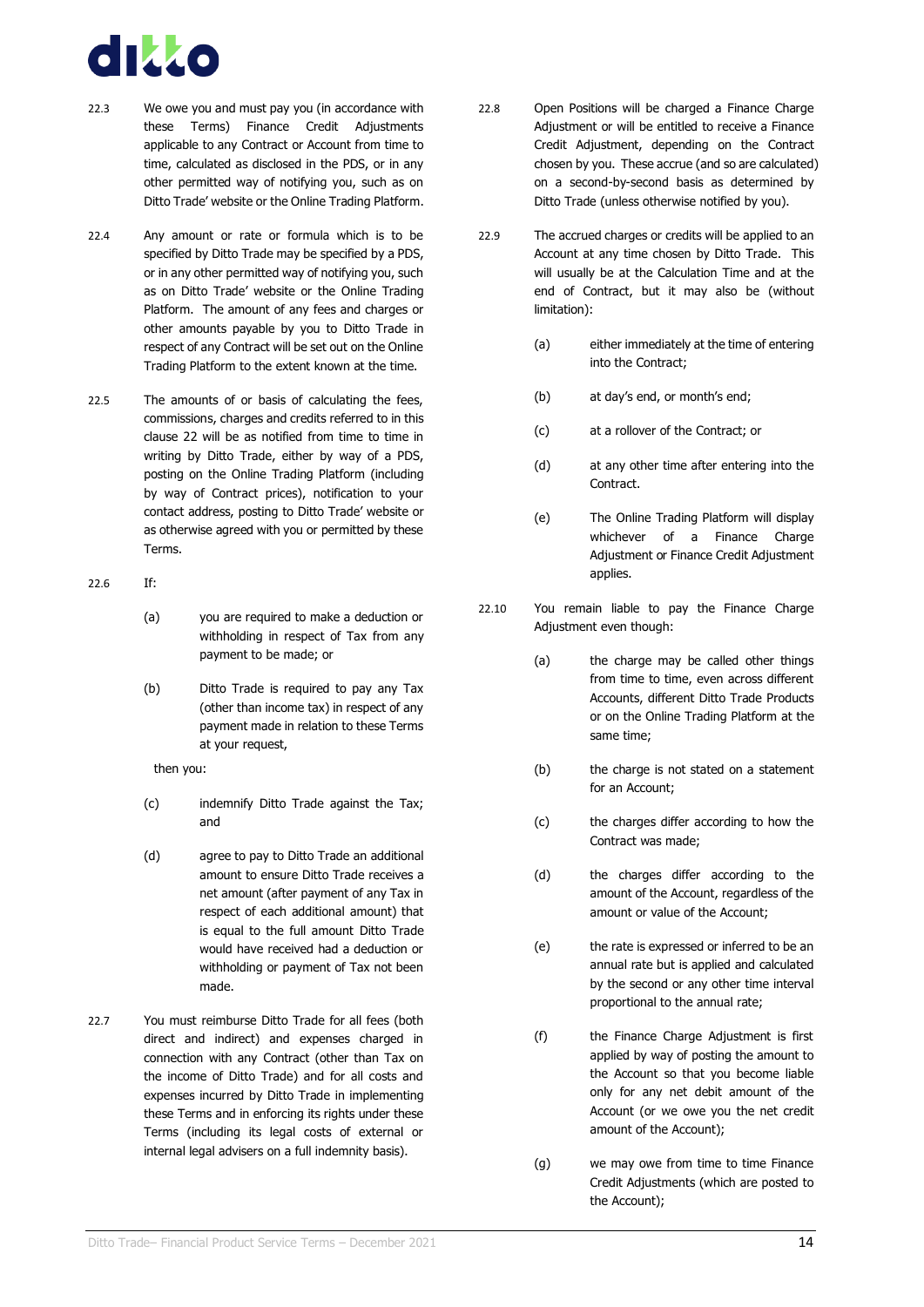

- (h) different rates apply at the same time to other clients' accounts;
- (i) the charge is applied at rollover but is not levied or enforced until termination of the Contract;
- (j) the Contract is denominated in a currency other than Account Currency; and
- (k) the rates will be as determined by Ditto Trade in its absolute discretion and you might not have prior notice of the current rate.
- 22.11 You acknowledge that you are responsible for your own legal costs associated with or arising from (at any time) entering into these Terms and for all Taxes and expenses incurred by you in connection with these Terms, including any Contract made under it.

#### <span id="page-18-0"></span>**23. Client monies and trust account**

- 23.1 You agree that Ditto Trade may aggregate money paid into the Account ("the Monies") with funds received from other Clients into a single designated account, which will be maintained as required by law.
- 23.2 You consent to and direct Ditto Trade to:
	- (a) retain any interest accrued from time to time on the Monies, and to invest that money as permitted by the Applicable Law;
	- (b) withdraw Monies that constitute remuneration payable to Ditto Trade; and
	- (c) withdraw Monies that it is otherwise entitled to pursuant to the Applicable Law.
- 23.3 You authorise and direct Ditto Trade to withdraw, apply or otherwise utilise the Monies:
	- (a) in order to meet obligations (the **Obligations**) incurred by Ditto Trade in connection with Contracts. Obligations may include an obligation to make payments to a liquidity provider in connection with liabilities Ditto Trade incurs when the Client and other clients place Contracts with Ditto Trade. Liabilities in this sub-clause include but are not limited to minimum floating margin requirements imposed by a liquidity provider, or other hedging requirements;
- (b) in order to enforce other rights that Ditto Trade has under these Terms or in the PDS; and
- (c) for any other reason allowed by law.
- 23.4 You agree that when Ditto Trade uses the Monies for a lawful purpose as set out in this claus[e 23,](#page-18-0) the Monies do not belong to you and do not constitute a loan or constructive trust in your favour.
- 23.5 If you have an open Contract, and Ditto Trade is entitled to make a deduction for any reason as set out in these Terms or the PDS, that deduction may occur immediately, and the Monies will become Ditto Trade monies. Conversely, if you have an open Contract and Ditto Trade is required to apply a credit to the client' monies for any reason as set out in these Terms or the PDS, that credit will typically be applied to your Monies as after completing Ditto Trade' end of day reconciliations.

#### <span id="page-18-1"></span>**24. Payments into your Account**

- 24.1 You must ensure that:
	- (a) payments into the Account are from you as the holder of the Account and not from any third party;
	- (b) without limiting the above, payments from an account are payments from your account and not from any account of any third party.
- 24.2 You agree and acknowledge that Ditto Trade may refuse to accept or return any payment of money from any third party or from any account of any third party, and that Ditto Trade does not accept any liability or responsibility for any loss, cost or expense incurred or suffered by you in connection with such non-acceptance or return, including because the Client is subsequently in default of their obligations to Ditto Trade.
- 24.3 The moneys to which you are entitled under these Terms and which are under the control of Ditto Trade will be paid directly to you and not to any third party, unless you have otherwise instructed us to do so and we agree. You must provide relevant account details for payment instructions in respect of payments to be made by Ditto Trade to you. Although Ditto Trade will take reasonable steps to comply with your payment instructions, Ditto Trade accepts no responsibility for any failure to comply with those instructions and, if such failure occurs, the relevant moneys will continue to be held by Ditto Trade in accordance with the Applicable Laws.
- 24.4 If Ditto Trade pays your funds to another person at your request, Ditto Trade is not liable to you for the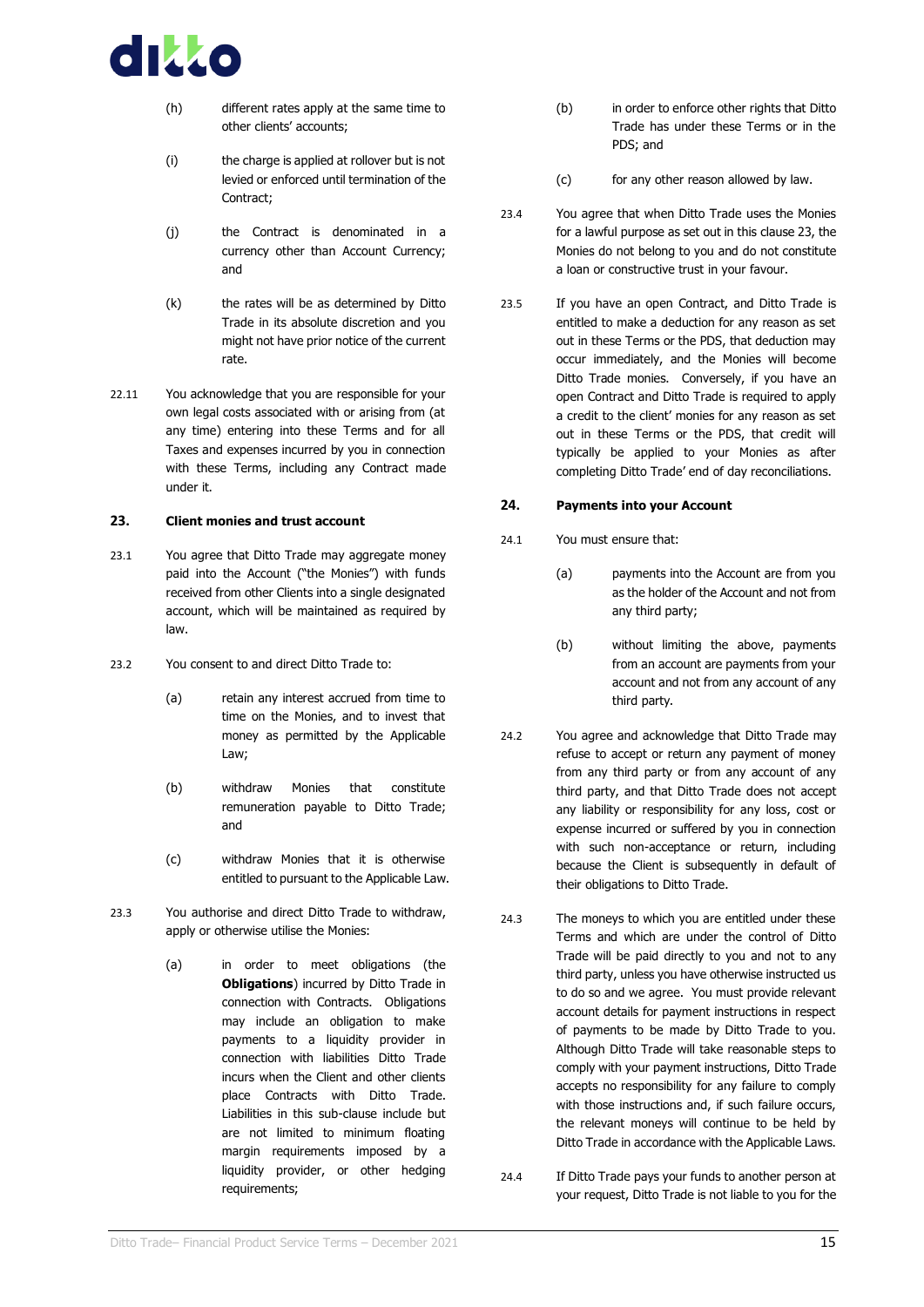

performance by the other person who receives the benefit of the payment of your funds. In particular, without limitation, Ditto Trade is not obliged to enquire into:

- (a) the use of those funds by the third party;
- (b) any persons to whom the third party pays all or any of these funds;
- (c) the solvency of any of those persons;
- (d) the compliance by any of those persons with the Applicable Laws and Rules;
- (e) whether any of those persons hold any part of these funds on any nominee, segregated account, trust or any other basis for your protection or security.
- 24.5 If Ditto Trade determines that your Account has been inactive for a reasonably long period, you authorise Ditto Trade to withdraw any Withdrawal Funds from the Client Moneys Trust Account to be paid into your nominated bank account.
- 24.6 You acknowledge that from the time any funds withdrawn from the Client Moneys Trust Account in connection with your Contracts:
	- (a) lose the protections given to a Client Moneys Trust Account of that kind;
	- (b) you are an unsecured creditor of Ditto Trade for its obligations on your Contracts; this includes exposure as an unsecured creditor for payment to you of the net Account balance (if any) after closing all your Open Positions;
	- (c) the funds are no longer held beneficially for you.

#### <span id="page-19-0"></span>**25. Rolling over Open Positions**

- 25.1 In respect of each Open Position, subject to:
	- (a) prior Close Out of that Open Position;
	- (b) any express terms of the Contract; or
	- (c) the express agreement of Ditto Trade to settle that Open Position,

Ditto Trade is by these Terms instructed:

(d) to vary the Open Position (in which case it will be deemed to be a new Contract) so that its settlement date is deferred to a Trading Day to be agreed between Ditto Trade and you (and if there is no agreement by the Calculation Time on the Trading Day immediately prior to the then applicable settlement date as agreed previously, it will be the following Trading Day); and

(e) to Close Out the Open Position and enter into a new Contract for the same Underlying Security and being the same bought or sold position except that the settlement date is to be one Trading Day later and adjusted for any interest differential.

#### <span id="page-19-1"></span>**26. Dispute Resolution**

- 26.1 Except to the extent that this clause is inconsistent with the requirements of any legislative or regulatory regime, the dispute resolution process set out in this clause shall apply. The parties must use all their reasonable endeavours to resolve any dispute arising in connection with these Terms or any Contracts thereunder.
- 26.2 Ditto Trade will try to resolve your complaint quickly and fairly. We will use our best endeavours to try to resolve your complaint within 30 days of receipt of your written complaint unless we advise you that we require more time due to the nature of your complaint or other reasonable consideration.

#### <span id="page-19-2"></span>**27. Tape recordings**

- 27.1 You authorise Ditto Trade to record any or all incoming and outgoing phone calls with you without making a disclosure to you of this nature each and every time you speak with a representative of Ditto Trade. These calls may be recorded with or without an audible tone. You agree that Ditto Trade may use such recordings for the purposes of monitoring and training its staff, monitoring compliance with you and Ditto Trade' respective regulatory and contractual obligations and resolving disputes. If there is a dispute between Ditto Trade and you, you have the right to listen to any recording of those conversations (if still available). Nothing in these Terms obliges Ditto Trade to keep a recording or to notify you that we have eliminated a recording.
- 27.2 Recordings may be used to assess the performance of or to train Ditto Trade' representatives, monitoring compliance with Ditto Trade' respective regulatory and contractual obligations and resolving disputes.
- <span id="page-19-3"></span>27.3 Ditto Trade is not obliged (unless Applicable Laws requires) to keep any transcripts or copies of any telephone recording or conversation nor to tell you when it disposes of the record.
- 27.4 Subject to clause [27.3,](#page-19-3) Ditto Trade may upon request, provide copies of any telephone recording or transcript relating to your dealings to you in if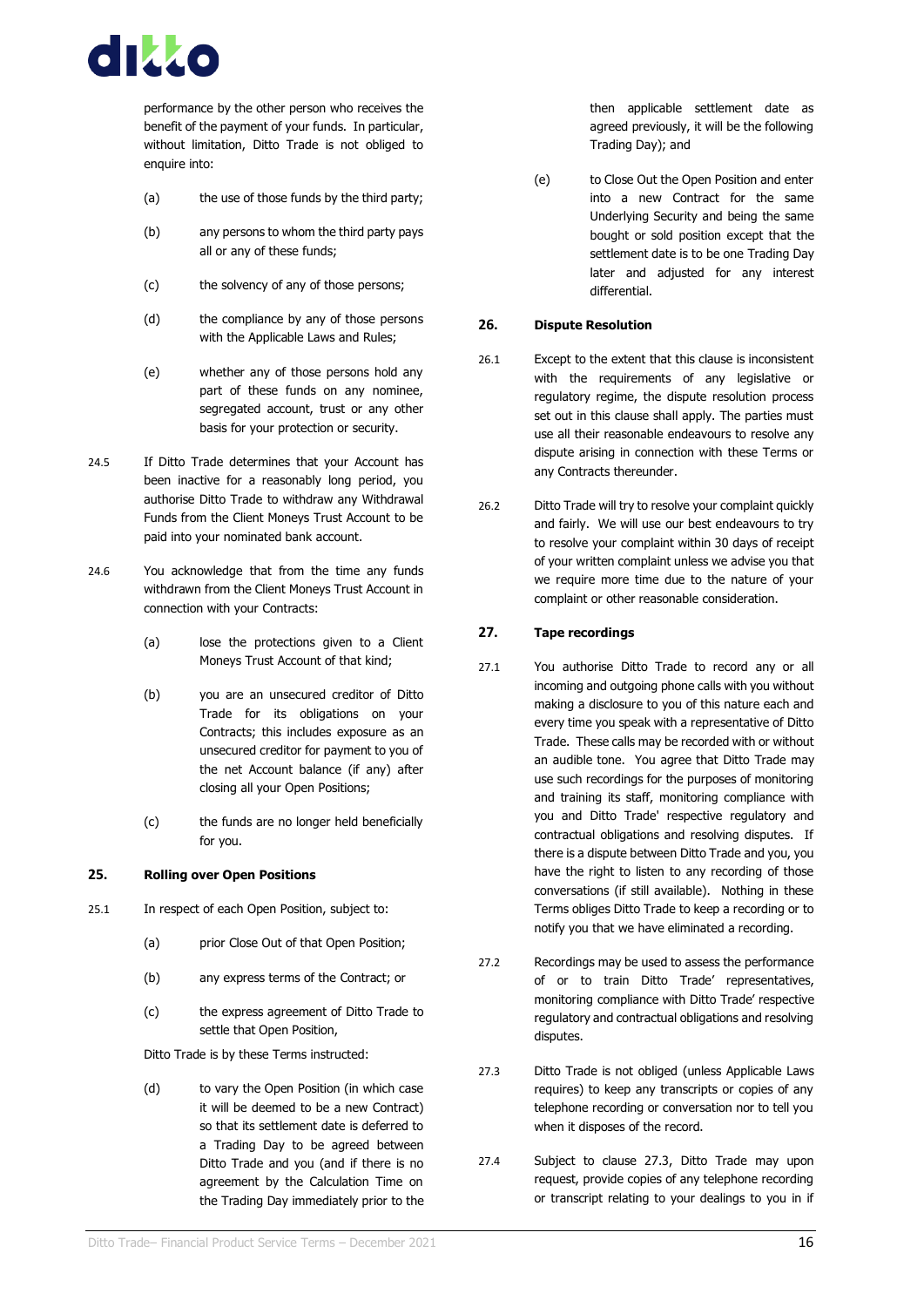

there is a dispute or anticipated dispute with respect to such dealings. You agree to pay any reasonable cost associated with providing any such transcript or copy.

#### <span id="page-20-0"></span>**28. Anti-Money Laundering and Counter-Terrorism Financing**

- 28.1 **You a**cknowledge that:
	- (a) Ditto Trade is subject to various antimoney laundering and counter-terrorism financing laws (**AML/CTF Laws**) which may prohibit us from offering services or entering into or conducting Contracts; and
	- (b) the AML/CTF Laws include prohibitions against any person dealing with the proceeds of or assets used in criminal activity (wherever committed) and from dealing with any funds or assets of, or the provision of finance to, any person or entity involved (or suspected of involvement) in terrorism or any terrorist act.
- 28.2 You agree that:
	- (a) Ditto Trade is not required to take any action or perform any obligation under or in connection with these Terms if we are not satisfied as to your identity or if we suspect on reasonable grounds that by doing so we may breach the AML/CTF Laws;
	- (b) Ditto Trade may delay, block or refuse to make any payment or to provide any service if we believe on reasonable grounds that to do so may breach any law in Republic of Vanuatu or any other country, and we will incur no liability to you if we do so; and
	- (c) Ditto Trade will not incur any liability to you for any loss you suffer (including consequential loss) however caused by reason of any action taken or not taken by us as contemplated in paragraph (a) or (b) above.
- 28.3 You agree to provide all information and documents to Ditto Trade which we reasonably require to comply with any law in Republic of Vanuatu or any other country, including any AML/CTF Laws. You agree that Ditto Trade may disclose information which you provide to us, or about Contracts you have with us or which you seek to conduct with us, if we are required to do so by any law or Rule in Republic of Vanuatu or in any other country.

28.4 You represent and warrant to Ditto Trade that the payment of moneys by us in accordance with this document, or any instructions given by you, will not breach any law in Republic of Vanuatu or any other country.

#### <span id="page-20-1"></span>**29. Limitation of liability, indemnities & Payments**

- 29.1 You shall indemnify and hold Ditto Trade harmless from any and all liabilities, claims, costs, expenses and damages of any nature, including, but not limited to, reasonable legal fees and any fees and expenses incurred in connection with litigation, arising out of or relating to your, an Authorised Person's or attorney's negligence, mistake or wilful misconduct, the violation of any law by you, or the breach by you of any provision of these Terms or if a Default Event occurs.
- 29.2 You also agree to promptly pay Ditto Trade for all damages, costs and expenses, including reasonable legal fees and expenses, incurred by Ditto Trade in the enforcement of any of the provisions of this Agreement. Your obligations under this Clause shall survive the termination of this Agreement.
- 29.3 In calculating or mitigating its loss due to a Default Event or Material Error, Ditto Trade is entitled to:
	- (a) crystalise, unwind, reverse, repair or close any Open Positions by closing any open Contracts; and/or
	- (b) nominate the date on which the open Contracts are valued; and/or
	- (c) nominate the methodology used to calculate the open Contracts' value; and/or
	- (d) take any other action that Ditto Trade determines to be reasonably necessary to protect its legitimate interests.
- 29.4 You acknowledge you will be liable for any losses which may be realised as the result of entering into a Contract, regardless of the trading resources available in relation to the Account at the time the Contract is executed.
- 29.5 Ditto Trade will use all reasonable endeavours to execute Contracts or make payments to you or to any third party specified by you, in accordance with the timing specified in your Instructions. However, Ditto Trade shall not be liable under any circumstances for any direct, indirect or consequential loss (including any loss of profits) incurred as a result of a delay in funds reaching your nominated account.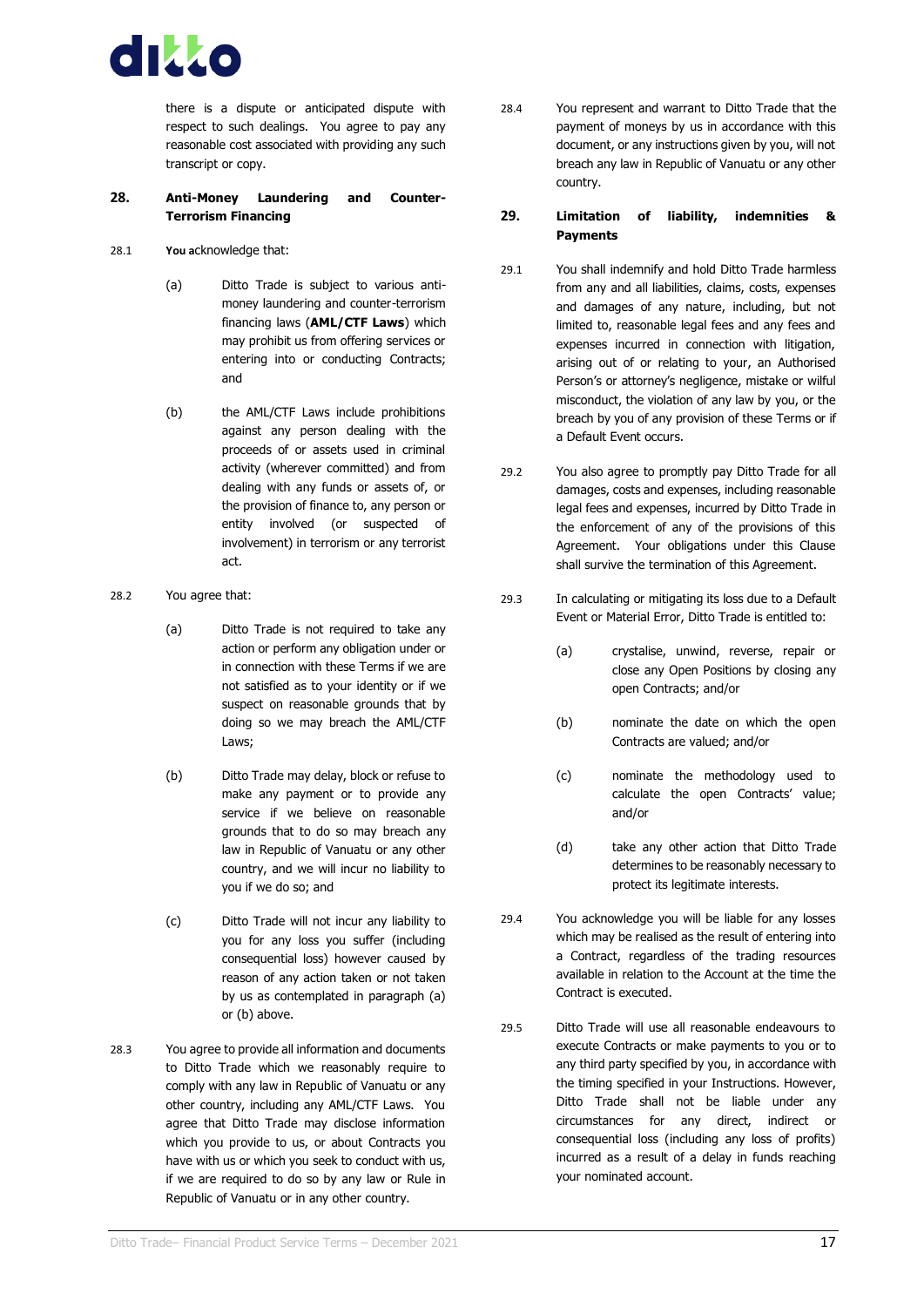

- 29.6 Nothing in the Terms is intended to limit or exclude any liability Ditto Trade may owe you under any statutory rights you may have.
- 29.7 Subject to those provisions of the any other legislation and any other rights, duties or other obligations imposed or implied by law which cannot be excluded by agreement between the parties, to the extent each of the following is not prohibited by those laws:
	- (a) we make no warranties either expressly or impliedly as to merchantability, fitness for a particular purpose, or otherwise (including as to accuracy, currency, availability, completeness or quality), with respect to any services we provide under these Terms including, without limitation, the Online Trading Platform;
	- (b) Ditto Trade excludes all liability in contract, tort or otherwise relating to or resulting from use of any services we provide under these Terms and for any Loss incurred by you directly or indirectly, including without limitation as a result of or arising out of:
		- (i) any inaccuracy, error or delay in or omission from any information provided to you under these Terms including the Online Trading Platform;
		- (ii) any delays or failures or inaccuracies, or loss of access to, the provision of a service to you including, without limitation, any delay, failure or inaccuracy in, or the loss of access to, the Online Trading Platform or in respect of the transmission of Orders or any other information;
		- (iii) any misinterpretation of your Orders or instructions which are unclear, ambiguous, or not specific;
		- (iv) any government restriction, Exchange or market rulings, suspension of trading, computer or telephone failure, unlawful access to our Online Trading Platform, theft, sabotage, war, earthquakes, strike, force majeure and, without limitation, any other conditions beyond our control;
- (c) Ditto Trade is not liable in contract, tort (including negligence) or otherwise for any loss of prospective profits or expenses or special, indirect or consequential damages resulting from the supply of a service including, without limitation the Online Trading Platform;
- 29.8 To the fullest extent permitted by law, you release, discharge and indemnify and agree to keep Ditto Trade and its respective officers, employees, agents and representatives indemnified from and against all claims arising out of:
	- (a) any default, whether by your act or omission under these Terms or any Order or Contract;
	- (b) any breach by you of any Applicable Laws;
	- (c) any representation or warranty made or given by you under these Terms proving to be untrue or incorrect;
	- (d) any error, omission, fraud, malfeasance, negligence, misappropriation or criminal act or omission by you or by any of your clients, employees, agents or Authorised Persons, consultants or servants;
	- (e) any failure of any of your computer or electronic systems or networks to perform, be available or successfully transmit data to Ditto Trade, or any error or inadequacy in the data or information input into such systems or networks by you;
	- (f) any delays in processing any Order including, for example (but not limited to), as a result of systems or market delays, or due to verification or filtering procedures or unauthorised processes, email delays or due to telephone call waiting time or adherence to internal policies and procedures;
	- (g) anything lawfully done by Ditto Trade in accordance with, pursuant or incidental to these Terms;
	- (h) any instruction, request or direction given by you;
	- (i) arising from and in connection with or in any way related to Ditto Trade in good faith accepting and acting on instructions received by facsimile transmission, email or by other means of any kind which are signed by or purported to be signed by you or any Authorised Person; or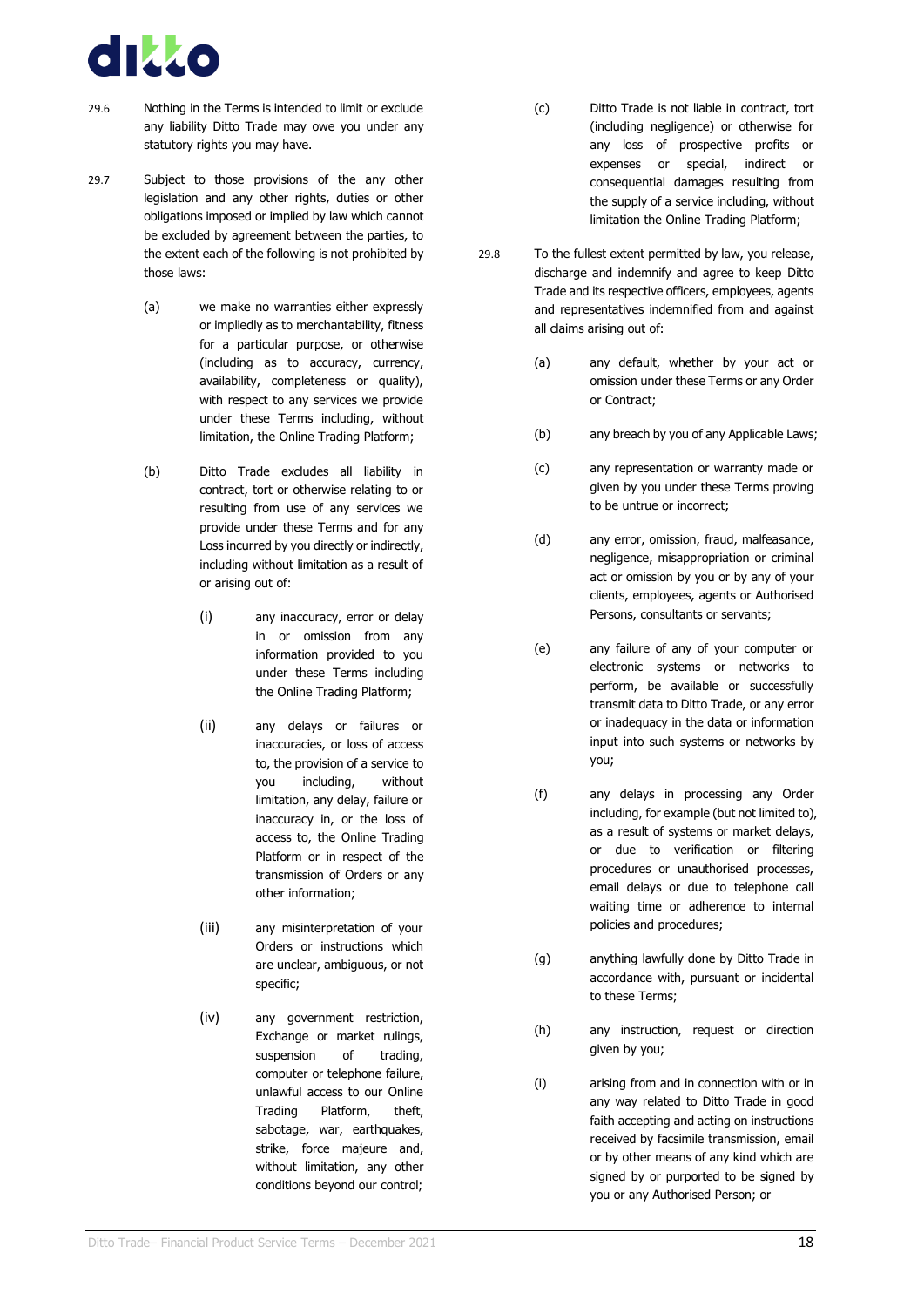

- (j) any failure or delay by a Hedge Counterparty to meet its obligations to Ditto Trade in respect of or in relation to (including by corresponding with) your Contracts and any payments made in respect of them,
- (k) except only to the extent attributable to the breach of these Terms by Ditto Trade or the gross negligence or fraud by Ditto Trade.
- 29.9 You acknowledge that you are responsible for your own legal costs associated with entering into these Terms and for all Taxes and expenses incurred by you in connection with these Terms, including any Contract made under it.
- 29.10 All payments by you under these Terms are:
	- (a) to be made without any set-off by you, counter claim or condition made by you and without you making any deduction or withholding for any Tax or any other reason unless the deduction or withholding is required by applicable law or the set-off arises by express application of the Terms; and
	- (b) payable in any currency that Ditto Trade may require or determine.
	- If:
	- (c) you are required to make a deduction or withholding in respect of Tax from any payment to be made; or
	- (d) Ditto Trade is required to pay any Tax (other than income tax) in respect of any payment made in relation to these Terms at your request,

Then you:

- (e) indemnify Ditto Trade against the Tax; and
- (f) agree to pay to Ditto Trade an additional amount to ensure Ditto Trade receives a net amount (after payment of any Tax in respect of each additional amount) that is equal to the full amount Ditto Trade would have received had a deduction or withholding or payment of Tax not been made.

#### <span id="page-22-0"></span>**30. Default**

30.1 If a Default Event occurs, Ditto Trade may take all or any of the following actions, or any other step it considers reasonably necessary:

- (a) Immediately require payment of any amount you owe to Ditto Trade including any Margin call;
- (b) terminate these Terms;
- (c) close any of your Open Positions;
- (d) limit the size of your Open Positions either in monetary terms or a number of Contracts;
- (e) refuse orders to establish new Contracts;
- (f) convert any ledge balances to the Account Currency of the Account
- (g) exercise Ditto Trade' right of set off
- (h) impose new Margin Cover requirements to your trading or to your Account;
- (i) lower the Credit Limit, or withdraw the provision of any credit, in relation to the Account;
- (j) suspend the Account
- (k) open one or more new Contracts on the Account
- (l) call on any guarantee in respect of your obligations;
- (m) require you to immediately close our any Open Position or settle any Contract in such a manner as Ditto Trade reasonably determines necessary;
- (n) combine, close or consolidate any Accounts and offset any and/or amounts owed to, or by, Ditto Trade in such a manner as Ditto Trade may in its absolute discretion determine; or
- (o) retain any amount owed by Ditto Trade to you against any contingent liability of yours or so long as the contingency subsists.

#### <span id="page-22-1"></span>**31. Ditto Trade' rights to close, void or enforce Contracts**

- <span id="page-22-2"></span>31.1 Without limiting any other right Ditto Trade has under these Terms, Ditto Trade may close or void any Contract or take any other steps it considers reasonably necessary where:
	- (a) Ditto Trade is in dispute with the Client in respect of an Open Position or a Default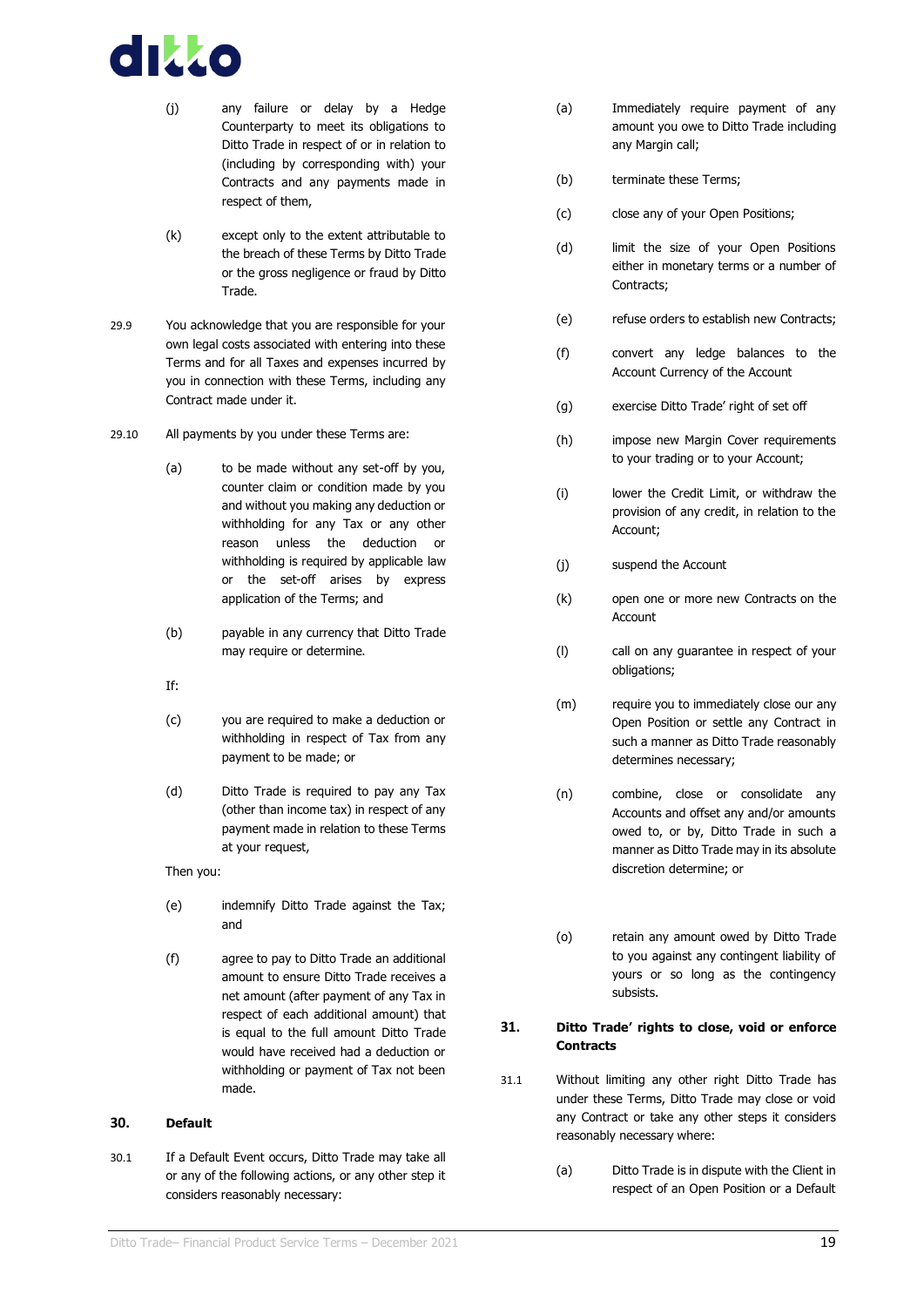

Event. In this case we can close all or part of the Open Position in order to minimise the amount in dispute;

- (b) Ditto Trade identifies or reasonably suspects that the Client has manipulated its prices, execution process or other practices; or
- (c) there is a material breach of these Terms in relation to the Contract.
- 31.2 Ditto Trade may also, in its absolute discretion, choose to enforce any Contract of a type referred to in claus[e31.1.](#page-22-2)

#### <span id="page-23-0"></span>**32. Termination**

- 32.1 These Terms may be terminated immediately by you or Ditto Trade by Notice in writing to the other.
- 32.2 The termination of these Terms shall not affect any Contract previously entered into and shall not relieve either party of any outstanding obligations arising under these Terms, nor shall it relieve you of any obligations arising out of any Contract entered into prior to such termination.
- 32.3 Each indemnity provided within these Terms survives the termination of these Terms.
- 32.4 Upon termination of these Terms, this clause survives and Ditto Trade may do one or more of the following:
	- (a) cancel any outstanding Orders;
	- (b) enter into one or more Contracts to effect the Close Out of one or more unsettled Contracts or Open Positions (and determine the value at which the Contract or Contracts will be Closed Out);
	- (c) settle any Contract which has not at the time of termination settled;
	- (d) exercise any other rights Ditto Trade has under these Terms; or
	- (e) do, or refrain from doing, anything else which Ditto Trade considers reasonable in the context of these Terms (or any part of them) having been terminated.
- 32.5 In the event that Ditto Trade is made aware of or has reason to believe any of the following:
	- (a) that you have provided false or misleading information to Ditto Trade; or
	- (b) that you have participated or are participating or have assisted or are

assisting in money laundering or terrorist financing; or

- (c) that you are being officially investigated by law enforcement and/or regulatory agencies; or
- (d) a Default Event or Insolvency Event has occurred, or
- (e) the contract it has with its Hedge Counterparty (Hedge Contract), or Ditto Trade' rights under the relevant Hedge Contract or in respect of the relevant Underlying Instrument, are Closed Out, suspended or terminated by the Hedge Counterparty (which may occur automatically under the terms of any agreement between Ditto Trade and the Hedge Counterparty); or
- (f) Ditto Trade considers, acting reasonably, that the Hedge Counterparty or issuer of the Underlying Instrument may not be able to meet its obligations to Ditto Trade under the terms of the Hedge Contract or Underlying Instrument or other contracts between Ditto Trade and the issuer of the Underlying Instrument or the Hedge Counterparty.

Ditto Trade, at its sole discretion, may terminate these Terms immediately by Notice to you, and Ditto Trade at its sole discretion shall be relieved of any obligations set out in these Terms or arising out of the Contracts contemplated by these Terms, including any obligations arising out of any Contracts already entered into with Ditto Trade.

#### **33. Amending these Terms**

- 33.1 These Terms and any Contracts under them, may be amended by Ditto Trade at any time. Ditto Trade will provide Notice to you of any such amendment. You agree to be bound by the terms of such an amendment on the earlier of:
	- (a) ten Days after Ditto Trade has posted Notice of the amendment on the Ditto Trade Website; or
	- (b) upon providing Notice to you by email;
	- (c) on the date of you entering any Contract after the amendment. Any other amendments must be agreed to in writing between Ditto Trade and you.
- 33.2 If you do not consent to the amendment you can terminate these Terms and the amendment will not apply retrospectively. Termination in this case does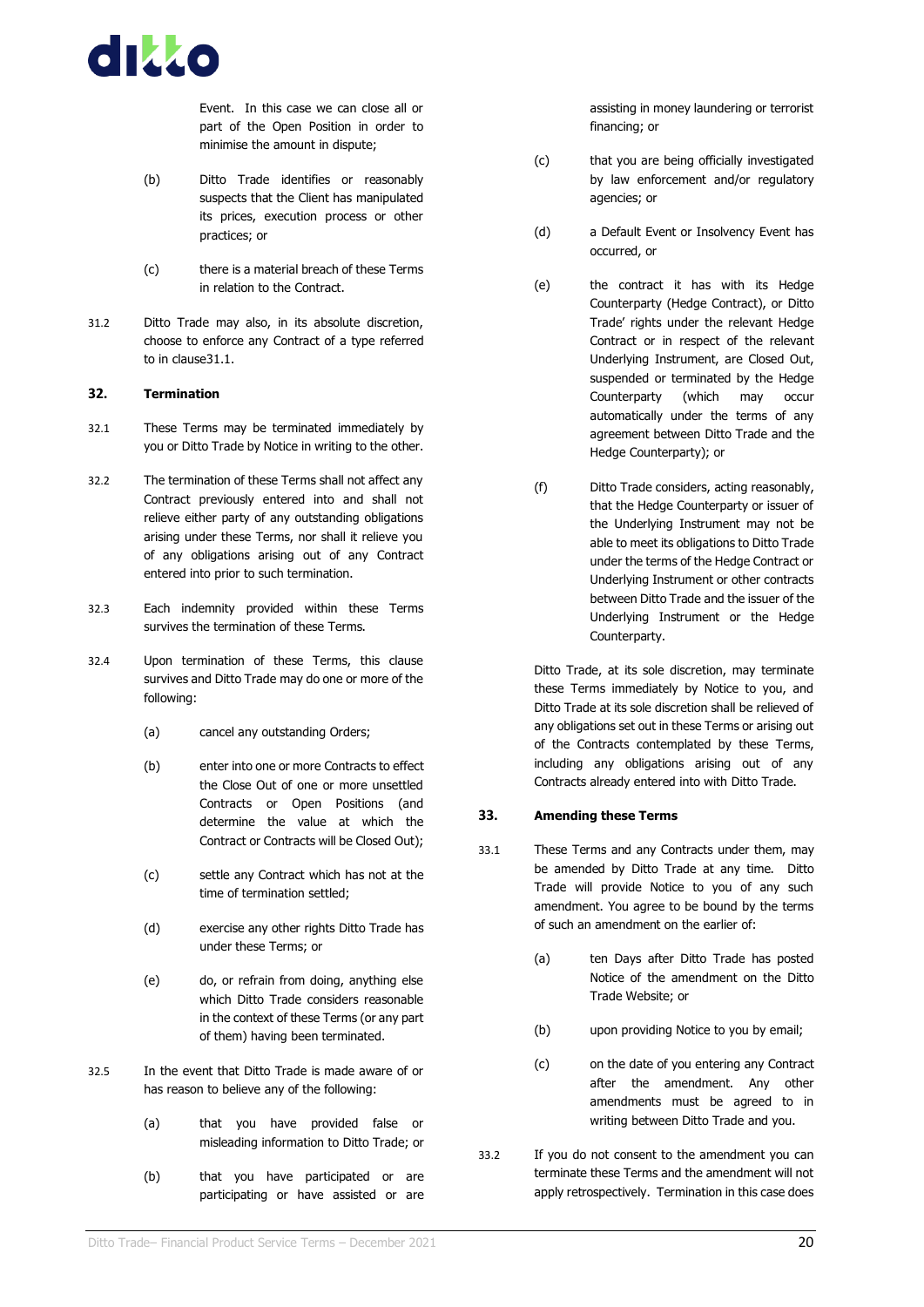

not affect any obligations owed by you, or rights of Ditto Trade with regard to any open Contracts held by you.

#### <span id="page-24-0"></span>**34. Notices**

- 34.1 Any notice required or permitted to be given under this Agreement or for the purposes of this Agreement (**"Notice")** shall be in writing and shall:
	- (a) If to you, be sent by prepaid registered mail or delivered by hand to the address of the Client set out in this Agreement, or such other address you designate in writing, or by Ditto Trade emailing your nominated email address, or by posting a Notice to the Ditto Trade website; and
		- (i) if posted on the Ditto Trade Website, Notice is deemed to have been given 3 Days after the Notice was posted on the Ditto Trade Website; or
		- (ii) if the Notice was sent to the your address, the Notice is deemed to have been given on the Day after the Notice was sent, unless delivered by hand in which case the Notice is deemed to have been given on delivery.
	- (b) If to Ditto Trade, be sent by prepaid registered mail or delivered by hand to the address of Ditto Trade set out in these Terms or the PDS, or such other address as Ditto Trade designates in writing, and such Notice is deemed to have been given on the Day after the Notice was sent, unless delivered by hand in which case the Notice is deemed to have been given on delivery.
- 34.2 Any Notice given or made under this Agreement may also be sent by email if:
	- (a) the Notice is sent to the email address last notified by the intended recipient to the sender; and
	- (b) the sender keeps an electronic or printed copy of the Notice sent.
- 34.3 A Notice sent by email will be deemed to have been given on the first to occur of:
	- (a) receipt by the sender of an email acknowledgement from the recipient's information system showing that the

Notice has been delivered to the email address stated above;

- (b) the time that the Notice enters an information system which is under the control of the recipient; or
- (c) the time that the Notice is first opened or read by an employee or officer of the recipient.
- 34.4 If an Account is opened in the joint names of more than one person, each person agrees that we may discharge any obligation we have to give a notice or a document to those persons under these Terms or Applicable Laws by giving notice to any one of those persons.

#### <span id="page-24-1"></span>**35. Appointment of Ditto Trade as attorney**

35.1 In consideration of Ditto Trade entering into the agreement on these Terms, you irrevocably appoint Ditto Trade and each director, secretary and principal executive officer and each employee (which employee's title of office includes the word "Manager" or "Head") of Ditto Trade and any other authorised representative of Ditto Trade (including an authorised representative of a related body corporate of Ditto Trade) severally as your attorney at any time and from time to time following a Default, to execute and deliver all documents and to do all things which your attorney may consider necessary or desirable to give effect to the provisions of these Terms, and in particular, without limitation, in connection with, or incidental to, the exercise of any of the rights and powers of Ditto Trade under these Terms. Those powers may be exercised in the interests of Ditto Trade notwithstanding any conflict with the interests of Ditto Trade. This appointment survives termination of these Terms.

#### <span id="page-24-2"></span>**36. General**

- 36.1 Ditto Trade may from time to time delegate any or all of its obligations, powers and discretions to anyone or more or all of its employees or any other authorised representative of Ditto Trade (or a related body corporate of Ditto Trade). Ditto Trade remains responsible for the acts or omissions of its employees and any authorised representative of Ditto Trade (including an authorised representative of a related body corporate of Ditto Trade). A delegation by Ditto Trade under this clause need not be in writing.
- 36.2 These Terms and any relevant Application Form completed by you contain the entire understanding between you and Ditto Trade concerning the provision of the Ditto Trade Products or financial services and any other services referred to in or